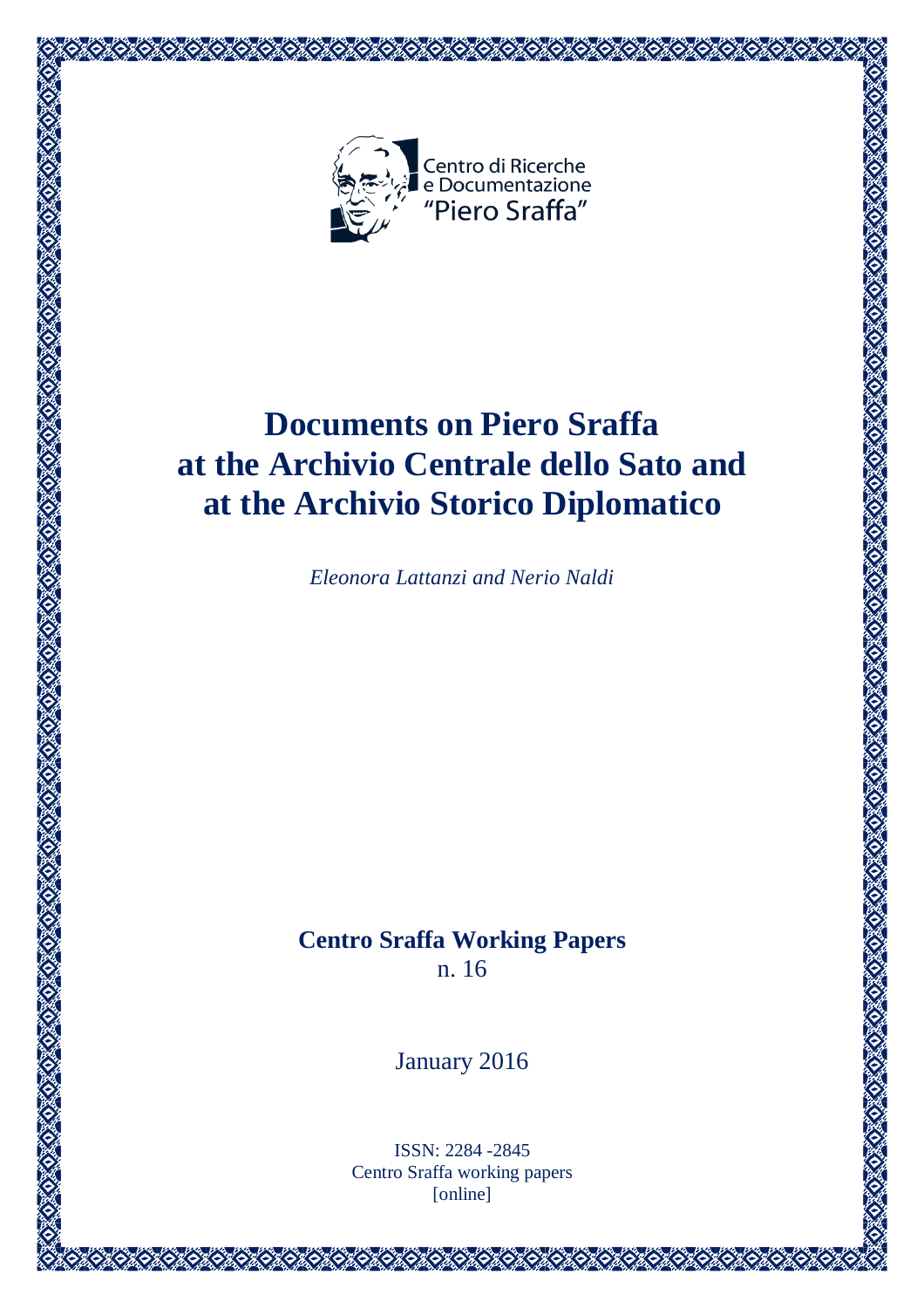## **Documents on Piero Sraffa at the Archivio Centrale dello Stato and at the Archivio Storico Diplomatico**

Eleonora Lattanzi<sup>a</sup> & Nerio Naldi<sup>b</sup>

*<sup>a</sup>University of Rome "La Sapienza" and Fondazione Istituto Gramsci <sup>b</sup>University of Rome "La Sapienza"*

#### **Abstract**

This paper provides a list and a brief description of files and documents where the name of Piero Sraffa is mentioned currently kept at the *Archivio Centrale dello Stato* and at the *Archivio Storico Diplomatico*. For each file or document we provide indication of the reference number where it is conserved and a transcript of one or two of the relevant documents out of more than five hundred which have been located. The purpose of the paper is to illustrate the results of archival researches of the last decade, including more recent findings, and furnish a groundwork for further research, which may bring further light to bear on documents already known to us, and lead to the discovery of new documents or information, so as to provide a better basis to the reconstruction of the biography of Piero Sraffa and of people whose lives entwined with his – Antonio Gramsci certainly ranking high among them.

Given the nature of this work, providing precise indications as to the exact location of the documents is crucial, and this implies that any such indication must be presented in Italian. Furthermore, as almost all the documents considered were written in Italian, also providing quotations in the original language seemed to us of special importance. For these reasons, we have asked the editors of this series of working papers – usually available only in English – to allow us to present our work also in Italian.

**Keywords:** Sraffa, Gramsci, archives

**JEL Codes:** B31

#### Introduction<sup>1</sup>

 $\overline{a}$ 

This paper provides a list and a brief description of files and documents where the name of Piero Sraffa is mentioned currently kept at the *Archivio Centrale dello* 

<sup>&</sup>lt;sup>1</sup> The authors (joint editors of the correspondence between Piero Sraffa and Tatiana Schucht – forthcoming within the *Edizione nazionale degli scritti di Antonio Gramsci*) wish to thank, with no further implications, Franco Aqueci, Leonardo Pompeo D'Alessandro, Giancarlo de Vivo, Barbara Gessa and Chiara Pisu (University of Cagliari), Andrea Ginzburg, Helmut Goetz, Claudio Mancini, Gerardo Padulo, Luigi Pasinetti, Alessandro Roncaglia, Maria Luisa Righi, Stefania Ruggeri, Graham Sells, Jonathan Smith, the staff of Archivio Centrale dello Stato and Archivio Storico Diplomatico del Ministero degli Affari Esteri, all the archival institutions mentioned in the paper, and an anonymous referee. Sections 1-5 and 8-11 were written by Nerio Naldi; Sections 6-7 and 12-16 were written by Eleonora Lattanzi. Financial support from University of Rome "La Sapienza" is gratefully acknowledged.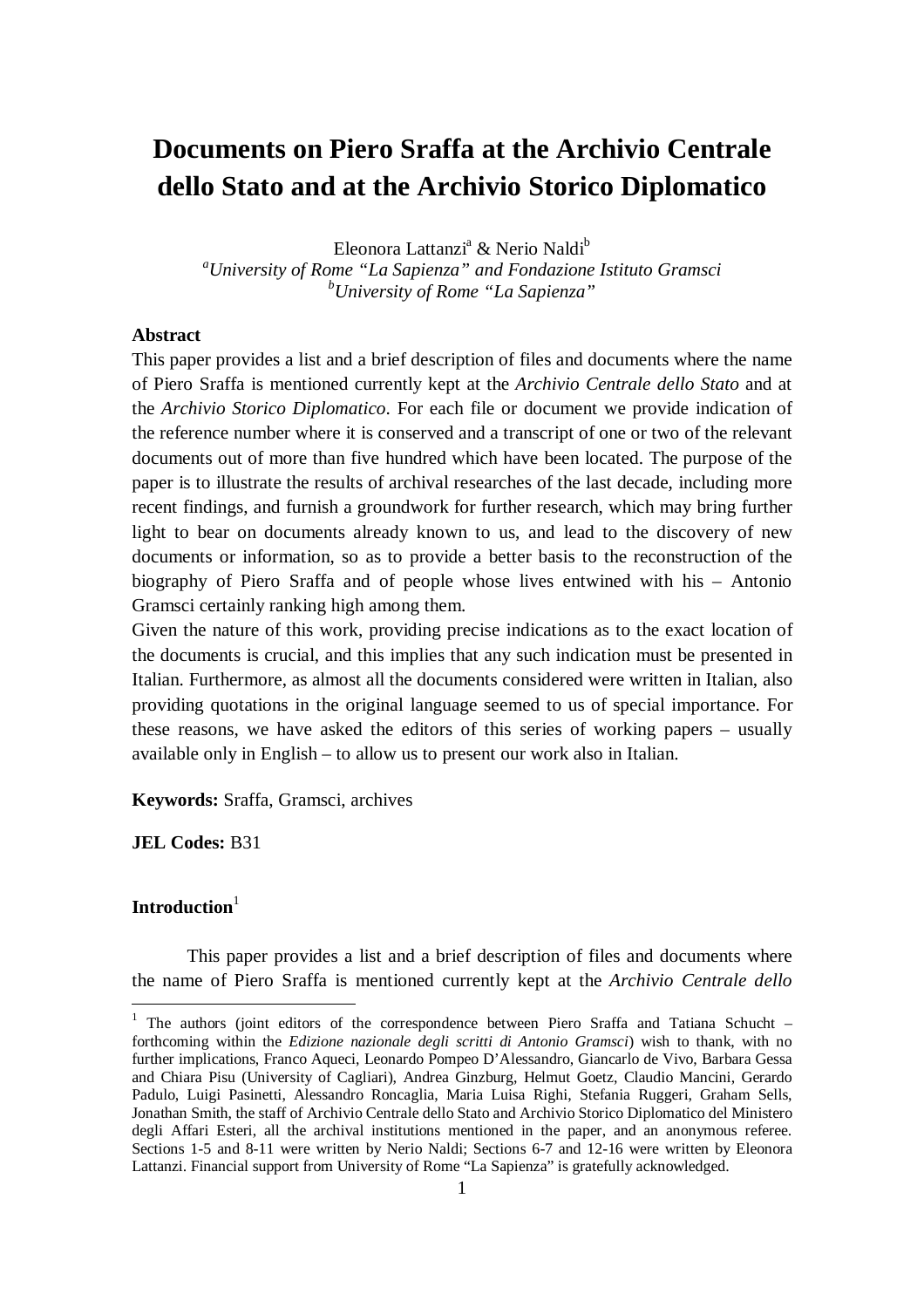Stato (ACS) and at the *Archivio Storico Diplomatico* (ASD).<sup>2</sup> For each file or document we provide indication of the reference number where it is located and a transcript of one or two of the relevant documents. The purpose of the paper is to illustrate the results of archival researches of the last decade, including more recent findings (the total number of sheets directly mentioning the name of Piero Sraffa that we have located amounts to more than five hundred), and furnish a groundwork for further research, which may bring further light to bear on documents already known to us, and lead to the discovery of new documents or information, so as to provide a better basis to the reconstruction of the biography of Piero Sraffa and of people whose lives entwined with his – Antonio Gramsci certainly ranking high among them. It must be stressed that the paper we are presenting reflects a research of an essentially archival nature and that no attempt will be made here at producing a complete reconstruction of Piero Sraffa's life history. However a brief summary of the main strands of Sraffa's biography which are highlighted by documents kept in the two archives we have studied may be a useful introduction to our work.

On the evidence of the files indicated we can follow Piero Sraffa's life history, starting from the final years of his military service (he was born in 1898 and served in the Italian army between 1916 and 1920), and we may see how he refused a military award (Section 1). Shortly afterwards, in 1922, we find the Italian police casting an eye upon him as a *communist or subversive* (Section 3) and, in December 1922, Mussolini himself – prime minister since less than two months – tried to induce him to retract the content of an article he had just published in the English press (Section 4). We move then to Sraffa's academic career (Sections 5-7, 11, 16): his *libera docenza*; his appointment in Cagliari; the leave which allowed him to move to Cambridge (here we can see how different views emerged among the Italian Ministry of Foreign Affairs, the Ministry of Internal Affairs and the Italian Embassy in London on the opportunity of granting Sraffa permission to remain abroad and to teach in England; how his uncle Mariano D'Amelio, president of the Italian Supreme Court, used his influence to allow Piero to obtain the permission he was asking; but also how such an influence would not have granted Sraffa full protection against being arrested if other considerations – and, at a point, some good luck, or inefficiency on the police side – did not prevail); his decision to resign the Italian post when professors were required to declare their allegiance to fascism; and Mussolini's decision, in 1938, not to allow the University of Cagliari to accept a donation decided by Piero Sraffa back in 1929. Finally, we may see how the list of files documenting the surveillance exerted on Piero Sraffa by the Italian political police may be completed (but we may obviously wish other documents to be traced by future research) thanks to the find of a file which contains documents collected by the Italian police from 1931 to 1959. The latter file was created in 1951, when a British source (British sources or British police appear on more than one

 $2$  ACS preserves documents originated or collected from a large number of Italian public institutions and central bodies of the Italian government. ASD preserves documents originated or collected from the Italian Ministry of Foreign Affairs. Both archives are located in Rome.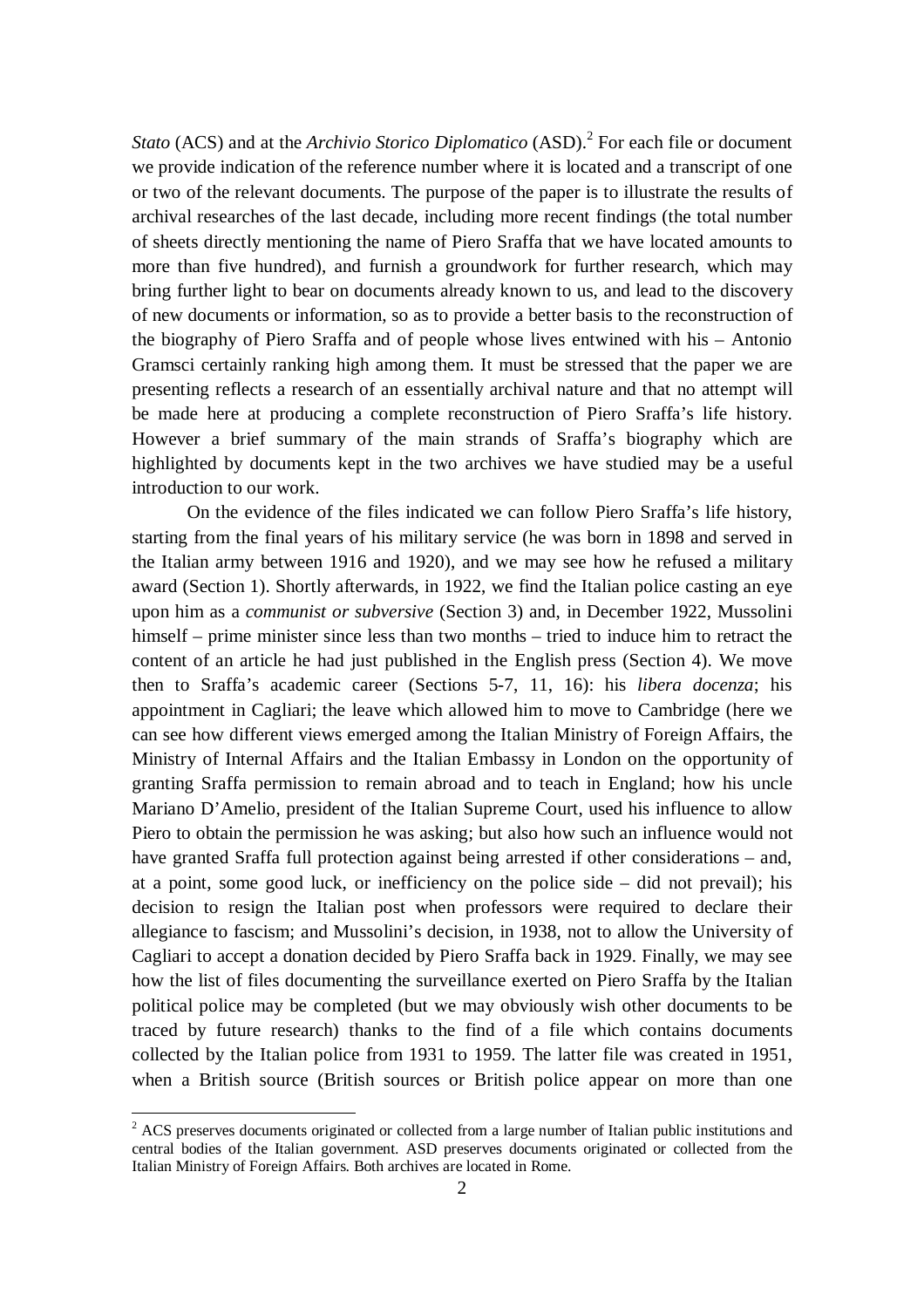occasion in the documents we have been able to trace) seems to have requested information on Piero Sraffa, which led to transfer of the documents kept in the older file into the hitherto unknown new file (Section 13). The importance of this find is obvious, but we may add that it also allows to answer the questions precipitately asked when the former file (described in Section 12) had been first located and found to be empty: «The fascist regime oversaw Sraffa, but the documentation produced by these controls either has been stolen or has never been deposited by the Ministry of Internal Affairs [...] What could the file have contained? And when was its disappearance accomplished? Under the regime or immediately after?» (Canali 2013, p. 53). Indeed, those questions amounted to insinuate (even though other documents on Piero Sraffa produced under the fascist regime were already known (Sections 8-9), and others (Sections 14-15) were surfacing) that someone had managed to get rid of embarrassing documents concerning Sraffa's activities.

#### **1. Archivio Centrale dello Stato**

## **Presidenza del Consiglio dei Ministri, Guerra Europea, Busta 178, fascicolo** *19.21.5 Commissione di inchiesta sulla violazione del diritto delle genti***.**

Documents drawn up in the period August 1921.<sup>3</sup>

The file contains documents regarding the final stages in the work of the *Reale commissione d'Inchiesta sulle violazioni del diritto delle genti commesse dal nemico* (Royal Committee of Inquiry into breaches of human rights committed by the enemy), including a letter in which the committee chairman, Lodovico Mortara, proposed to the Prime Minister that Sraffa be awarded the *Croce di cavaliere nell'Ordine della Corona d'Italia* (Cross of Knight of the Order of the Crown of Italy); the proposal was effectively enacted on 8 September that same year, in recognition of the services performed by Sraffa as a member of his secretariate. As in fact emerges from the volumes containing the results of the committee's activities<sup>4</sup> and indeed from Sraffa's service record<sup>5</sup>, between January 1919 and February 1920 Sraffa had served in the secretariate of the Royal Committee of Inquiry.<sup>6</sup> However, we learn from the certified copy now kept in Cambridge of a letter sent by Lodovico Mortara to the Prime Minister on 13 October 1921 that Sraffa had not accepted the award and that consequent upon his refusal Lodovico Mortara had asked for the award decree to be revoked.<sup>7</sup>

<sup>&</sup>lt;sup>3</sup> The chronological intervals indicated in this and the following Sections refer only to documents relevant to Sraffa's life history, and not to the whole set of documents contained in each item.

<sup>4</sup> *Relazioni della Reale commissione d'inchiesta sulle violazioni del diritto delle genti commesse dal nemico*, Casa editrice d'arte Bestetti e Tumminelli, Milano-Roma, 1919-1921.

<sup>5</sup> Comando Regione Militare Nord Ovest, Stato Maggiore, Ufficio personale, Archivio; Sraffa Papers A1/2/8 (the Piero Sraffa Papers are kept in the Wren Library of Trinity College, Cambridge).

<sup>&</sup>lt;sup>6</sup> Some clues of the activity performed by Sraffa can be found in volume VI of the Committee Reports (pp. 335-45, 361-67), from which it emerges that in the months of January and February 1919 Sraffa was engaged in collecting evidence in the provinces of Venice and Trieste.

<sup>7</sup> Sraffa Papers, Add.ms.a.153.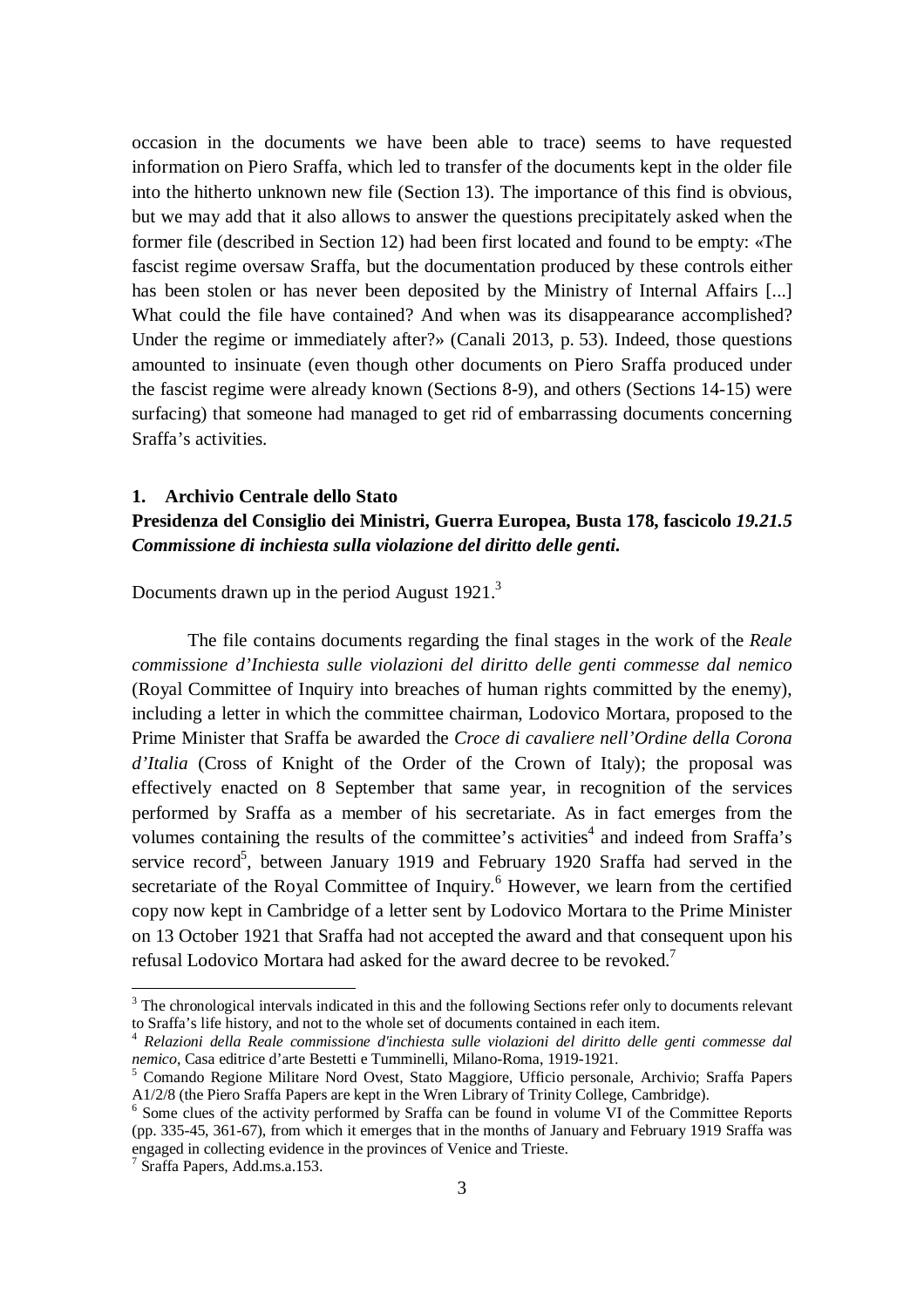The texts of the relevant letters from Lodovico Mortara to the Prime Minister of 6 August and 13 October 1921 read as follows:

*Royal Committee of Inquiry into breaches of human rights committed by the enemy Rome, 6 August 1921*

*N. 1531*

*To HE the Prime Minister, Rome*

*With the publication of the last three volumes of Reports = a copy of which I am honoured to send to Your Excellency, completing the proceedings = the task assigned to the Royal Committee of Inquiry with the decree of 15 November 1918 n.1711 has been fulfilled.*

*I am therefore honoured to return to Your Excellency the mandate entrusted to me to chair the Committee, which is dissolved on completion of the work for which it was created, and having informed the Reparation Committee of the findings emerging from the various investigations.*

*In previous reports I had already mentioned the highly commendable work carried out by all the members of the R.Committee to the Prime Minister's Office, which, acting upon my proposals promoted and implemented the conferment of awards on members distinguished by particular zealousness, competence and intelligence in recording and coordinating the vast and complex material. I am, however, duty-bound to make a final proposal to Your Excellency in favour of the three secretaries who, despite their praiseworthy contribution to the successful outcome of the work with their diligent and assiduous services, have yet to receive due recognition. 8*

*For one of them = cav. dott. Eugenio RE, former lieutenant of the Artillery and at present first secretary of the Ministry of Colonies, I had already proposed with letter no. 1168 of 22 July 1919, that he be awarded the honour of knight of the Mauritian Order, but an obstacle lay in the fact that the two-year period since his appointment as knight of the Crown of Italy was not yet over; I now renew my previous request in the hope that Your Excellency will receive it favourably.*

*As for the other two = Dr. Piero SRAFFA son of Angelo, former lieutenant of the Corps of Engineers, domiciled in Milan, via Ugo Foscolo n.1, and Dr. Lodovico VARCASIA, son of the late Eugenio, former second lieutenant of the Infantry, domiciled in Rome, Via Tacito n. 41 = I request Your Excellency to favour award of the Cross of Knight of the Order of the Crown of Italy.*

*Finally, I am honoured to inform Your Excellency that I have arranged for twenty copies of the Reports to be placed at the disposal of the Most Excellent Prime Minister. THE COMMITTEE CHAIRMAN*

*L. Mortara*

<sup>&</sup>lt;sup>8</sup> The three paragraphs that follow are joined by a bracket drawn by hand, with beside it the note: «provveduto per le onorificenze v fasc. 2231 Onorif. Presidenza» (steps taken for the awards, see folder 2231 Awards PM).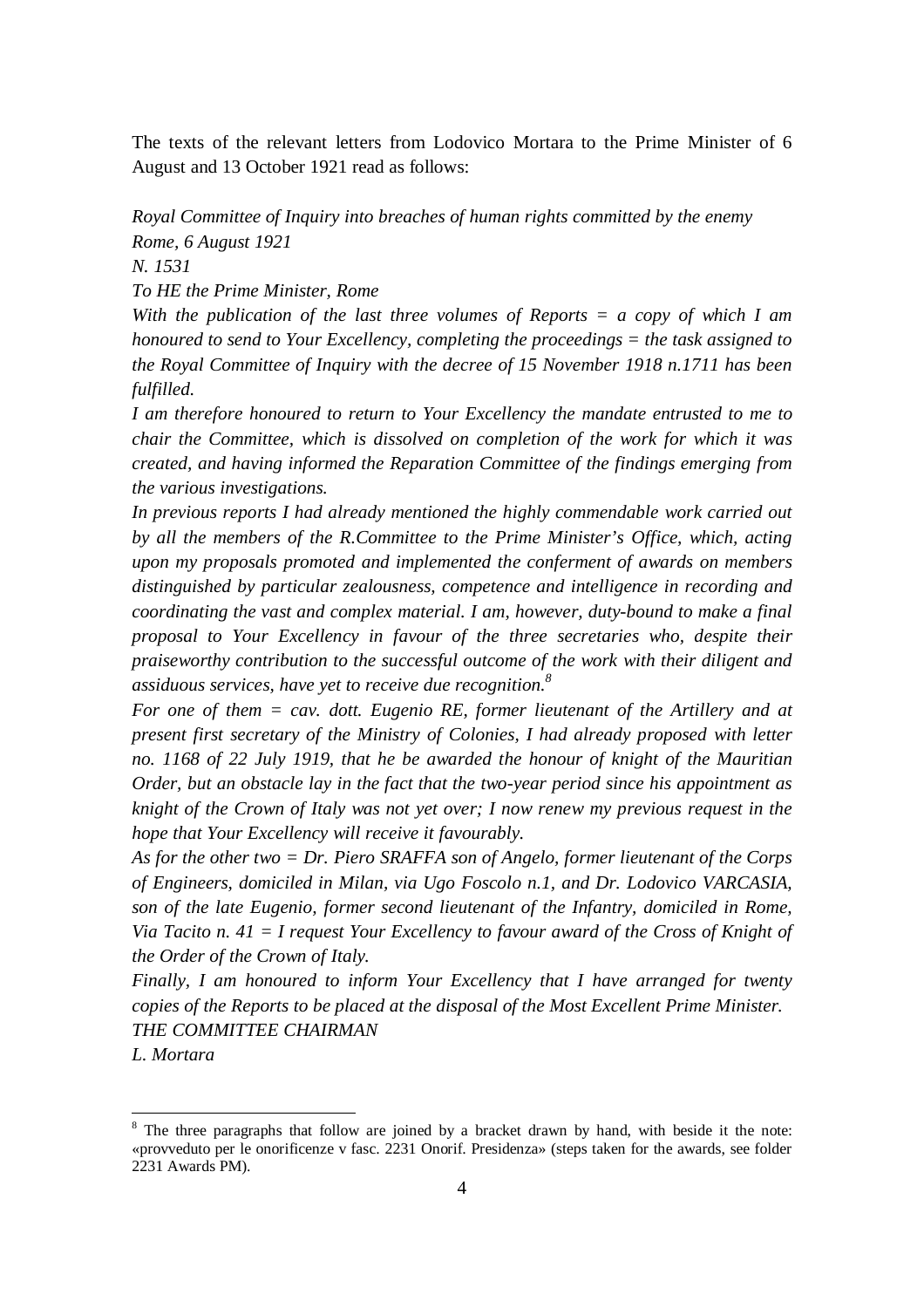*Royal Committee of Inquiry into breaches of human rights committed by the enemy Rome, 13 October 19[2]1 N. 1534*

*His Excellency the Prime Minister, Rome CONFIDENTIAL*

*Copy*

*Dr. Piero Sraffa, former secretary Royal Committee of Inquiry into breaches of human rights committed by the enemy, was on my request proposed by Your Excellency with others for award of a knighthood by royal motu proprio. And with a telegram dated 11 September Your Excellency was pleased to inform me of the appointment of Dr. Sraffa as knight of the Crown of Italy.*

*On unofficial notification of the award to Dr. Sraffa, who had for some time been living in England, he stated that, while grateful for the recognition of his services accorded him, his political opinions and ties with the republican party compelled him to decline the honour.* 

*This unforeseen response obliges me with great regret to request Your Excellency to enter upon the appropriate procedures to revoke the royal decree of 8 September with which Dr. Pietro Sraffa was appointed knight of the Crown of Italy.*

*Yours faithfully*

*The Chairman of the Royal Committee f°) Mortara By certified copy, from the Secretariat of the Royal Committee of Inquiry Rome, 29 May 1922. The Secretary of the Royal Committee Claudio Matteini*

## **2. Archivio Centrale dello Stato**

## **Ministero dell'Interno, Divisione Affari Generali e Riservati, Pubblica Sicurezza, 1922, Busta 5, fascicolo** *Sfrafra Piero***.**

The file is empty.

The file's front cover bears the following classification: «Cat. \_\_\_ Lett. *A* N. *1* Classifica *Inf*» (hand-written additions are in italics). Noted on the front cover itself is registration of two documents (*1922 June 22 n.17010* and *1922 August 2 n.21138*), but also the fact that the documents contained have been «filed away in the Sraffa Pietro folder at  $1/1922$ ».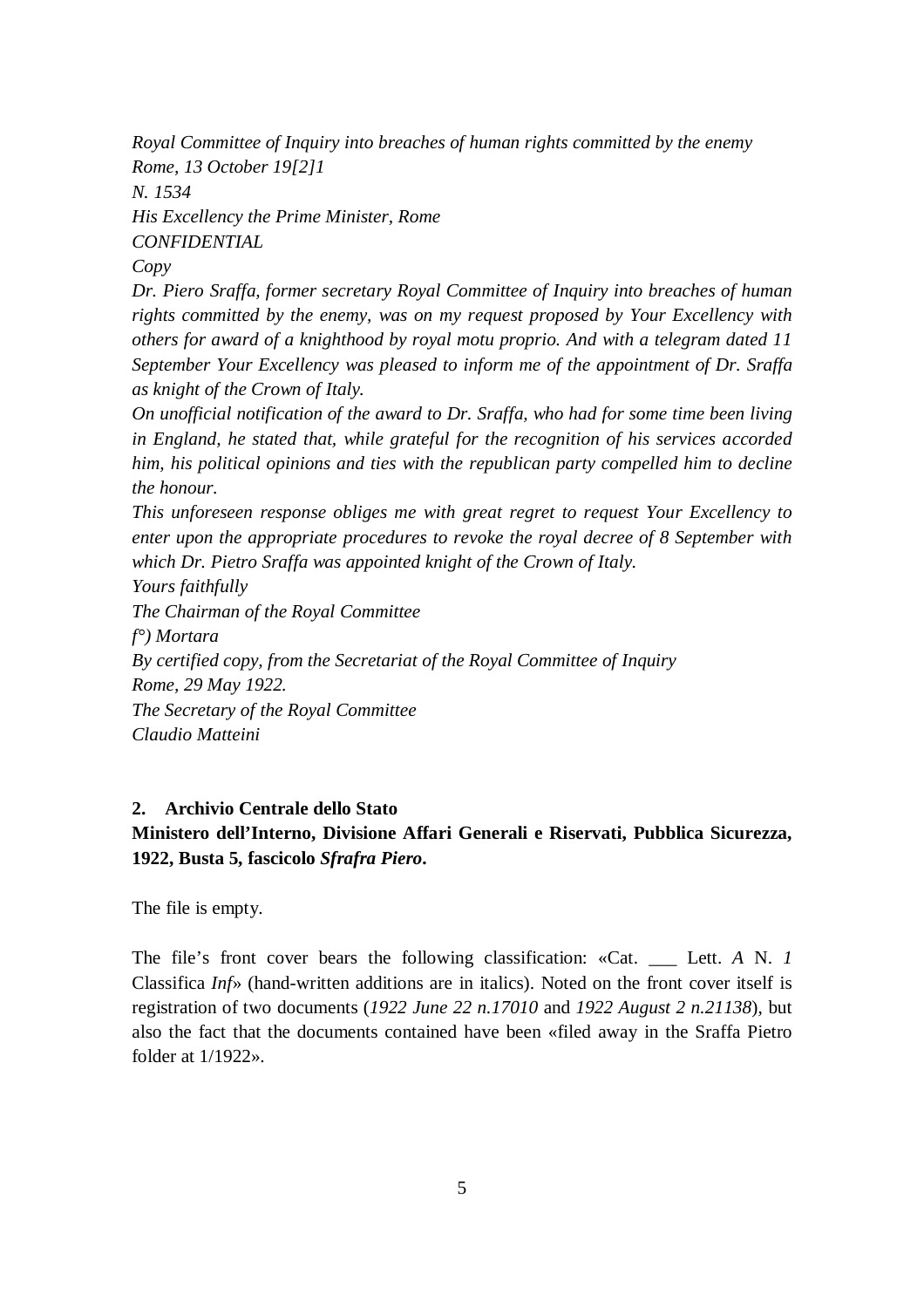## **3. Archivio Centrale dello Stato Ministero dell'Interno, Divisione Affari Generali e Riservati, Pubblica Sicurezza, 1922, Busta 5, fascicolo** *Sraffa Pietro***.**

Documents drawn up in the period June-July 1922.

The file, with front cover bearing the following classification: «Cat. Lett. *A* N. *1* Classifica \_\_\_» (hand-written additions are indicated in italics), contains besides the documents registered on the front cover (*1922 June 22 n.17010* and *1922 August 2 n.21138*) 9 draft copies of two letters dated 23 June and 21 July 1922.

These are documents that identify Piero Sraffa as a *communist or subversive*, apparently produced subsequent to report of his entry and illegal abode in the United Kingdom, although on the evidence we have Sraffa hardly seems likely to have entered the United Kingdom illegally, nor indeed do the timeframes deducible from the documents appear at all probable: Sraffa had spent a period of time in England from the spring of 1921 to spring of 1922, registered as *research student* at the London School of Economics and had returned to Italy, precisely on 3 June 1922 (Naldi 2005 pp.279-380). Nevertheless, the report remains interesting insofar as it evidences attention paid to Sraffa by the Italian police and by the British police – or by the Italian police through their informers in the United Kingdom. It may well be that the information gathered by the Italian police had to do with a journey Sraffa made from England to Ireland, quite possibly in March 1922 or thereabouts, but we lack documental evidence (Naldi 2005 pp. 380-1,  $396 - 7)^{10}$ .

Below we quote one of the annotations that open the file (we have not been able to trace back the original *report*) and the answer from the Prefecture of Turin dated 27 July 1922 which closes it:

*Express mail Confidential Rome 23 June 922 Turin Prefect* 

 $\overline{a}$ 

*n.°17010\_ Report has come in of the presence in England, having gained entry without regular documents, of a certain Srafra Pietro, born in Turin in 1898, a communist. Please let us know whatever information you may have on the above-mentioned individual, there being no prior records corresponding to this name.*

<sup>9</sup> The latter document – reproduced below – is dated *Torino - 27-7 1922* and bears the entry stamp of the Ministry of the Interior with the date 31 July 1922, while the reference number of a second stamp *Direzione Generale della P.S. Ufficio Riservato* is *21138. a1* of 2 August 1922.

<sup>&</sup>lt;sup>10</sup> In England, besides following lessons and workshops at the London School of Economics, Sraffa carried out research at the Labour Research Department (an offspring of the Fabian movement, although in 1921-22 it was very close to the newly constituted Communist Party of Great Britain).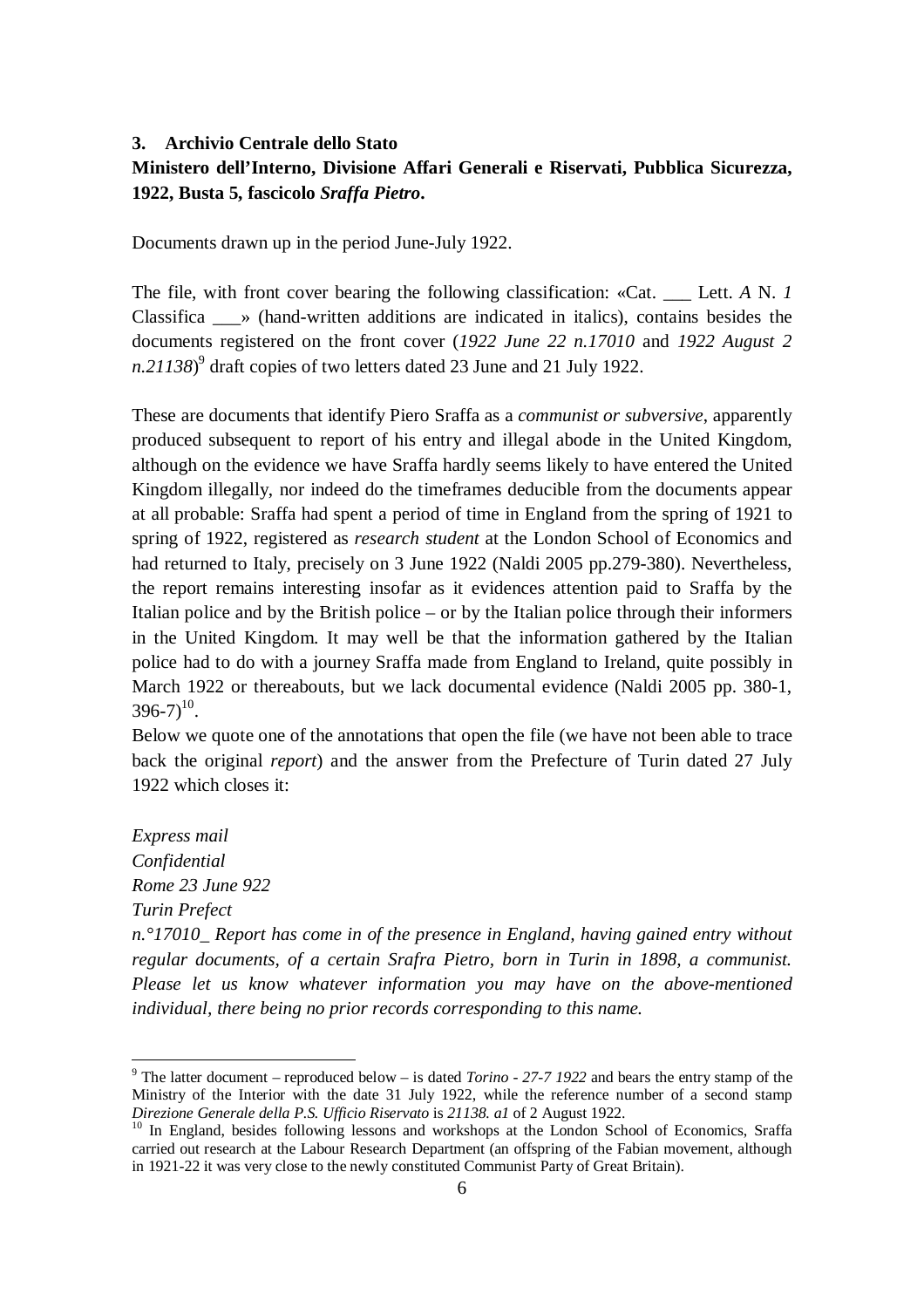*R. Prefecture of Turin Turin 27-7-1922 Confidential protocol N.2419 Reply to Note– 23-6-22 N.-17010 Subject SRAFFA (not Srafra) Pietro di Angelo e Tivoli Arduina, born in Turin on 5 August 1898 - Communist Right Honourable Minister of the Interior Head Office of the State Police. General and Confidential Affairs Department Rome In answer to the note in the margin I wish to inform of the Ministry that for Sraffa (and not Srafra) there are no previous records in the local Police Department. He moved to Milan in 1918. The Milan Police Department has given notification by letter dated 22 of this month N. 4415 that Sraffa has returned from London to the city, and professes communist ideas, which has led to quarrels with his father = Prof. Avv. Angelo, a staunch monarchist. Sraffa has not as yet drawn attention to himself in Milan. In England it appears that he was employed at a Bank, and that while he was there he was called by the Ministry of Public Works for work in Milan and Lombardy, the nature of which is not known.*

*The Prefect*

## **4. Ministero degli Affari Esteri, Archivio Storico Diplomatico** *Registro Affari Commerciali, sezione Italia, posizione 39,* **fascicolo** *Coordinamento Economico Sraffa Piero - Articolo contro le banche italiane.*

Documents drawn up in December 1922.

The documents in question were drawn up subsequent to publication of the article by Sraffa *Italian Banking To-day*, which appeared in the supplement of 7 December 1922 in the series *Recostruction in Europe* of the *Manchester Guardian Commercial*. The supplement was published in four editions in different languages, including Italian, and edited by John Maynard Keynes.

The documents are conserved in a file entitled "*Coordinamento Economico Sraffa Piero - Articolo contro le banche italiane"* (Economic Coordination Sraffa Piero – Article against the Italian banks) which is inserted into another file entitled *Calunnie contro l'Italia* (Slanders against Italy)*.* This dossier, in turn, besides the one on Piero Sraffa, contains another file entitled *Campagna antitaliana all'estero sul credito e sui tributi italiani* (Anti-Italian campaign abroad on Italian credit and taxes) bringing together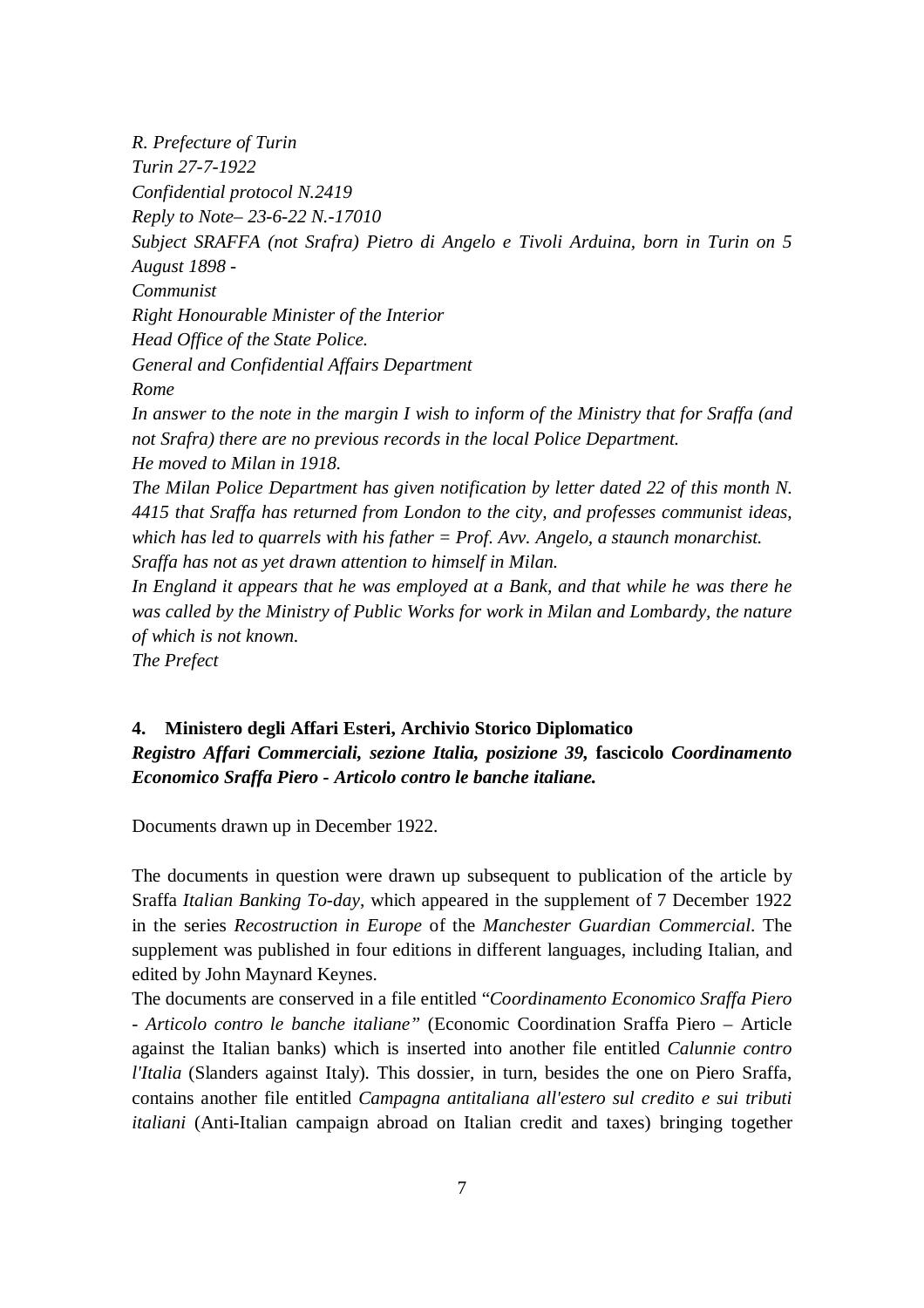cuttings from foreign newspapers and circulars to Italian diplomatic staff abroad dating to the years 1919-1920.

The folder concerning Sraffa contains a copy of the English edition of the *Manchester Guardian Commercial* supplement, the telegram sent by Angelo Sraffa (Piero's father) to Benito Mussolini on 21 December 1922 in reply to a non extant telegram sent by Mussolini to Angelo Sraffa on 20 December 1922, the manuscript text penned by Mussolini of a second telegram, sent to Angelo Sraffa on 21 December, a brief biographical note on Piero Sraffa, and the accidental impression on the sheet which contains the biographical note, from another sheet covering it, of parts of the manuscript penned by Mussolini of his first (non extant) telegram to Angelo Sraffa (the texts of these documents are reproduced in Naldi 1998b, pp.  $288-89$ ).<sup>11</sup>

Quoted below is the text of the letter (conserved in the Modern Archive Centre of King's College, Cambridge - JMK/L/S/5-6) in which Piero Sraffa informed John Maynard Keynes of Mussolini's reaction to the publication of his article *Italian Banking Today*. In this letter Sraffa provides a translation of the entire exchange of correspondence between his father and Benito Mussolini, and that translation is consistent with what can be reconstructed on the basis of the documents kept in the archive of the Ministry for Foreign Affairs (ASD), also including Mussolini's first telegram, the original of which has been lost, and a letter by Angelo Sraffa of 24 December 1922, our knowledge of which is confined to a copy kept in the Wren Library of Trinity College (Cambridge) in the Piero Sraffa Papers (Add.ms.a.158).<sup>12</sup>

*Private and confidential Milan, Xmas 1922 Dear Sir,*

 $\overline{a}$ 

*it is my duty to inform you of a correspondence which has taken place between the Italian Prime Minister, signor Mussolini, and my father concerning my article on "Italian Banking to-day", published in the 11th Supplement to the Manchester Guardian Commercial.*

*On December 20th ultimo signor Mussolini wired to my father as follows: "Professor Sraffa - Rector University Bocconi \_\_ Milan (Rome, 20th, 6.30 p.m.)*

*13032. My attention is called to and I read in the issue of December 7th, 1922 of the Manchester Guardian Commercial edited by Keynes an article by your son Piero* 

<sup>&</sup>lt;sup>11</sup> Naldi 1998b did not cite a letter by Giuseppe Toeplitz (who was then managing director of the Banca Commerciale Italiana) contesting Sraffa's observations on the economic solidity of the Banca Commerciale Italiana. The letter was published on 29 March 1923 in supplement n.13 of the «Manchester Guardian Commercial». This supplement was part of a new series that, while adopting the new title of *European Reconstruction*, continued the numbering of the previous series (I owe thanks to professor L. Pasinetti for drawing my attention to this letter).

<sup>&</sup>lt;sup>12</sup> The accuracy of the information contained in Sraffa's letter to Keynes, doubts about which had been raised, also in consideration of arguments put forward by Renzo de Felice (see Finoia 1988, pp. 301-2 pages reproduced in Naldi 1998b, p. 271), is therefore fully vindicated by analysis of the documents conserved in the folder *Coordinamento Economico Sraffa Piero - Articolo contro le banche italiane*.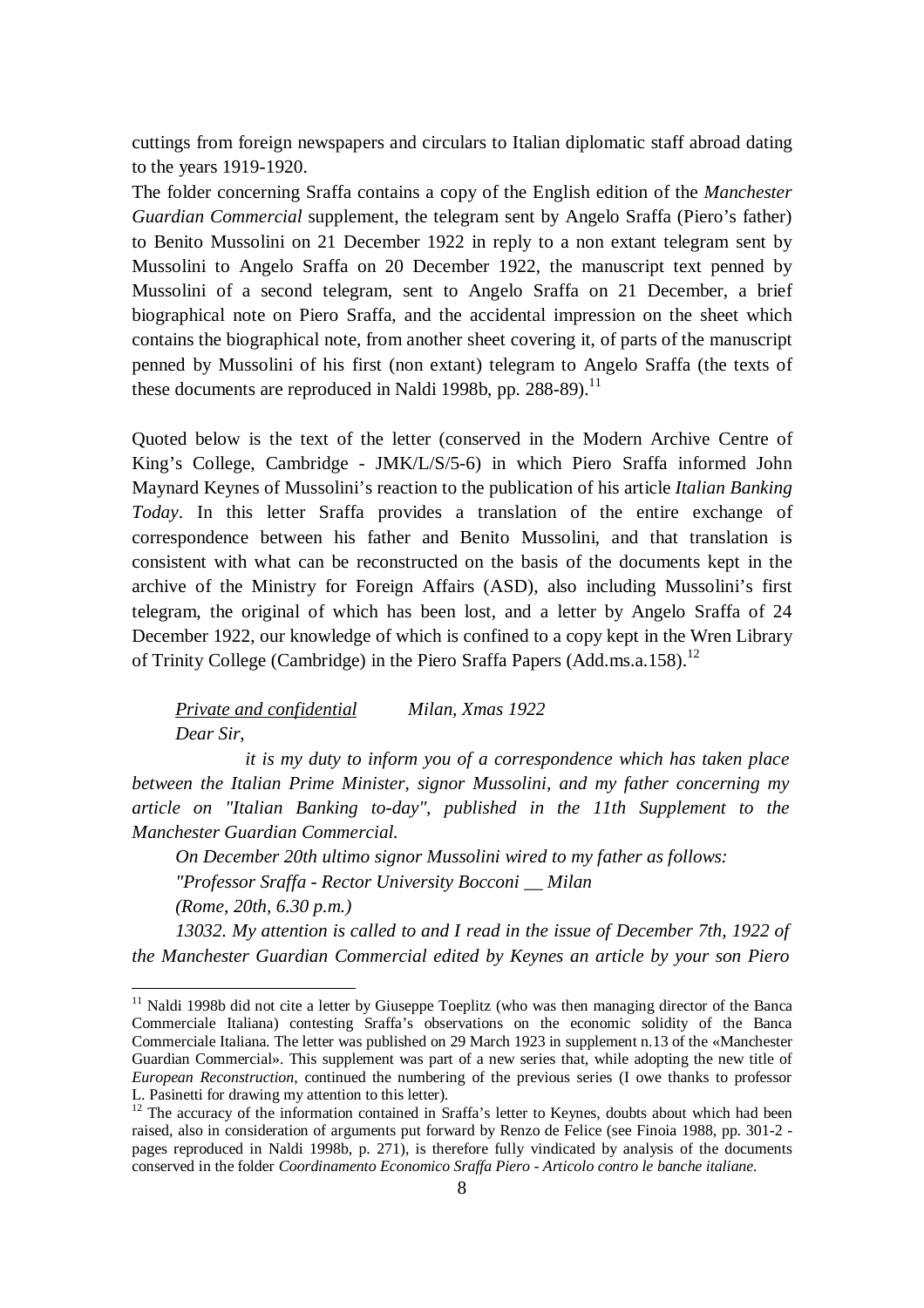which represents an act of true and simple banking defeatism an act of true and real *sabotage of Italian finance the more grave as it is perpetrated in a newspaper published in many languages and with a world-wide circulation- Through you I mean to recall in the most forceful way your son to keep a wiser conduct and to remember that his being a socialist does not at all allow him to spread abroad mistrust in the institutions of Italian finance - I give warning that I reserve myself (io mi riservo) to demand with other means (in altra sede) very strict account of this scurvy act - I shall appreciate a reply by wire - Mussolini -."*

*My father replied, on December 21st, and wired that he was prepared to go to Rome, if signor Mussolini wished so. Signor Mussolini replied with the following telegram, dated December 21st:*

*"Angelo Sraffa - Bocconi University - Milan*

*(Rome, 21st,7.20 p.m.)*

*13061 - Received your telegram - Please invite your son to write immediately article in same review such as to dissipate eventual (eventuale)<sup>13</sup> pessimistic impression certainly (sic) caused by article concerned -Useless your journey Rome- Mussolini -"*

*On December 24th, my father wrote to signor Mussolini a letter in which the following statement, for which I am responsible, was related: "that being his article, published in the 11th, of the Manchester Guardian Commercial, Supplements, edited by Mr.Keynes, a pure and simple statement of figures and facts publicly known and not contradicted, he has nothing to rectify and nothing to add, and therefore cannot accede to the invitation to write a second article."*

*I am now waiting to see what action signor Mussolini is going to take in order to enforce his will.*

*The telegrams have been, very cleverly indeed, addressed to my father, who, of course, was not at all concerned in this matter; obviously it has been hoped that the fear of involving him in possible reprisals would make me docile or at least impede any publicity, which appears to be the most dreaded thing: to this extent the move has been successful. I am in consequence obliged to beg you to regard as strictly private and secret the content of this letter. It will be posted in Switzerland, as foreign letters are being opened for censorship; for the same reason please do not write to me at my usual address on this subject. I shall be obliged if you will acknowledge receipt of this present letter to:*

*P. SRAFFA - Poste Restante - LUGANO (Switzerland) where I have made arrangements for letters being called for on January 3rd, 1923. With best wishes for the new year,*

> *I am, Yours sincerely, Piero Sraffa*

<sup>13</sup> *any possible* would more properly translate *eventuale.*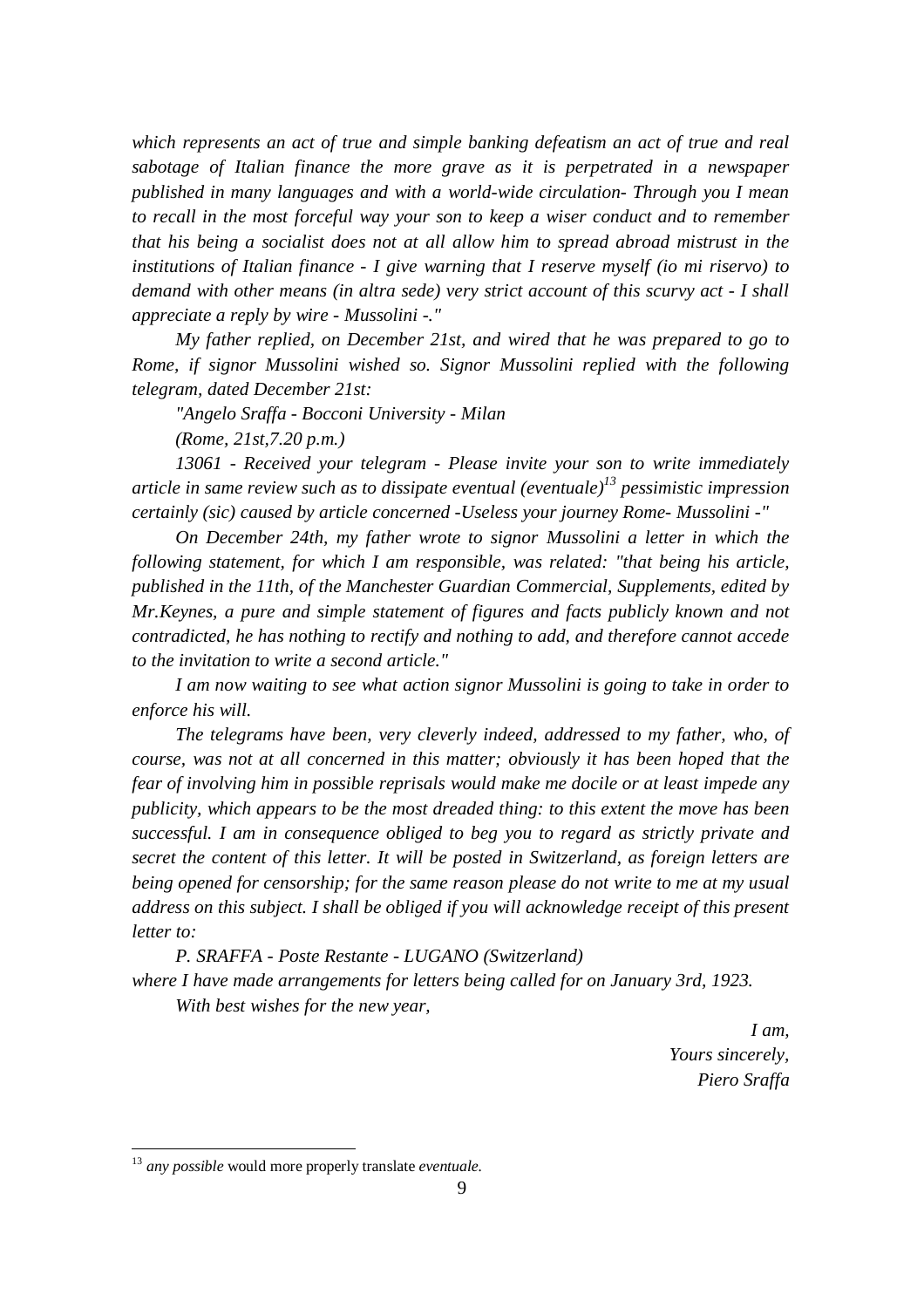#### **5. Archivio Centrale dello Stato**

## **Ministero della Pubblica Istruzione, Direzione Generale Istruzione Universitaria, Liberi Docenti II serie 1910-1930, Busta 312, fascicolo** *Sraffa Piero*

Documents drawn up in the period March 1925 – March 1926.

The file contains documents regarding the participation of Sraffa in the evaluation procedures for being entiteld to lecture as *libero docente* in "Political economy" in an Italian university.<sup>14</sup> The title was effectively conferred on Sraffa on 13 November 1925, but he did not collect the certification since, in the meantime, he had been appointed full professor at the University of Cagliari.

The report of the Board, consisting of Achille Loria, Augusto Graziani and Pasquale Iannaccone, ran as follows:

*The scientific qualifications submitted by Dr. Piero Sraffa are neither substantial nor very numerous, but they show that he is able to address practical economic issues with sound scientific criteria and theoretical argumentation with an acutely analytical and critical approach. Above all the text on "Relazioni fra costo e quantità prodotta" ("Relations between cost and quantity produced") reveals the candidate's aptitude in addressing the no few considerable difficulties involved in the topic, which has been the object of discussion and complex investigation in the field of theoretical economics, and in seeking to resolve them with logical lucidity and critical acumen.*

*These intellectual faculties, which will certainly develop yet further with the extension of Sraffa's studies to a broader field, have been confirmed in oral discussion of both the topics addressed in the printed publications and of various topics further afield. Hence the Board has deemed it unnecessary to subject Sraffa to further oral examination, his didactic skills having been attested by the University of Perugia, where he teaches Political Economy and Science of Finance on a temporary contract.*

*In conclusion, the board has judged Dr. Sraffa competent for the post of Lecturer in Political Economy.*

*Rome, 13 November 1925 Achille Loria Augusto Graziani P.Iannaccone*<sup>15</sup>

<sup>14</sup> The Italian title of *libero docente* was analogous to the German *Privatdozent*.

<sup>&</sup>lt;sup>15</sup> From a letter sent by Piero Sraffa to Raffaele Mattioli on 7 July 1957 we learn that when Sraffa met Jannaccone for the libera docenza examinations they touched upon the relationship between Sraffa's 1925 article on cost curves and Jannaccone's paper: «ho ricevuto la ristampa del 'Costo di prod.' di Jannaccone [...] quando lo lessi 30 anni fa (dopo che lui mi esaminò nella libera docenza e mi fece capire che avrei dovuto citarlo – e aveva ragione) mi sembrò importante» (Archivio Storico Banca Intesa San Paolo, Carte Raffaele Mattioli; I owe thanks to professor G. de Vivo for drawing my attention to this letter; see also Naldi 2004, pp. 257-60).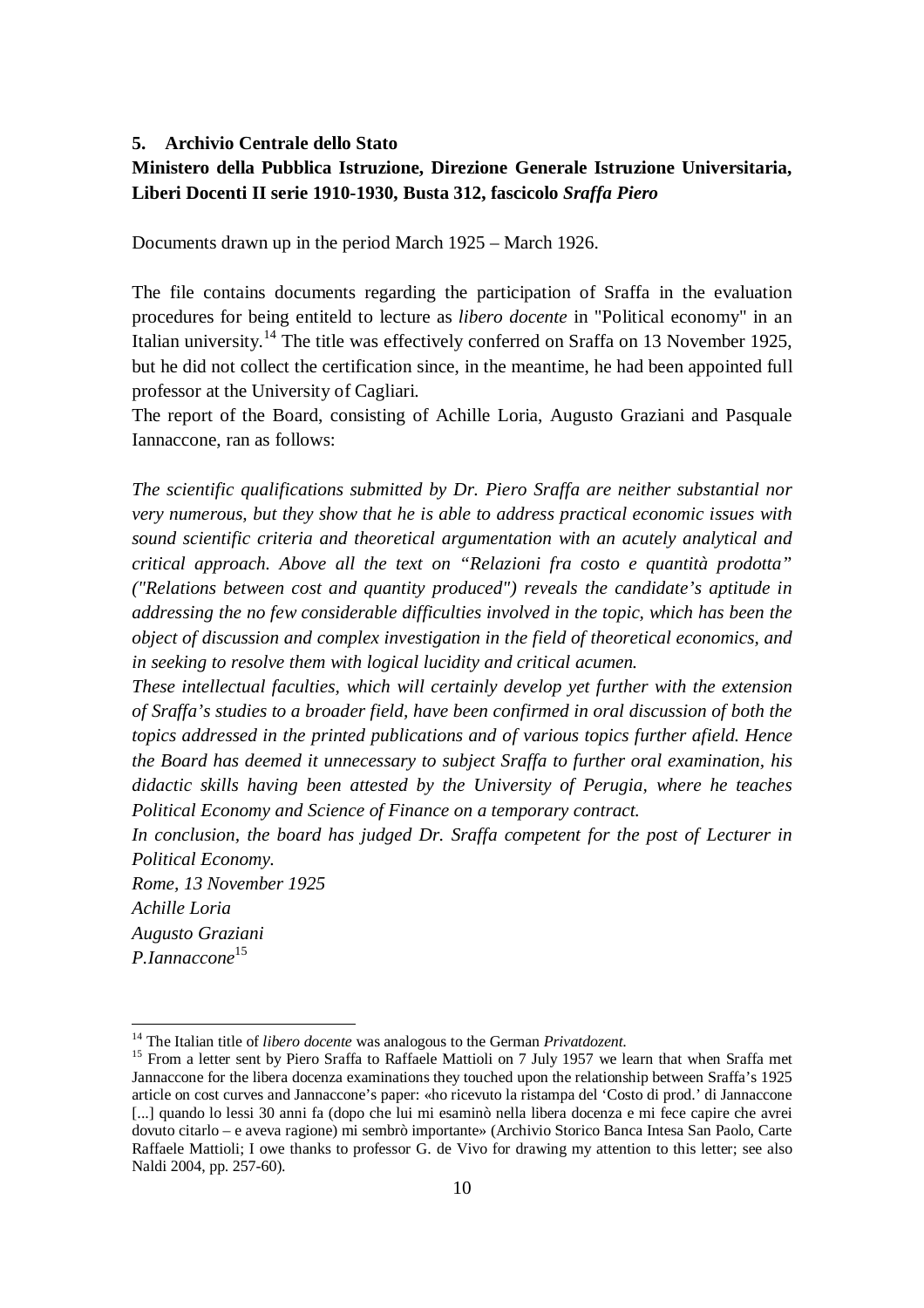#### **6. Archivio Centrale dello Stato**

 $\overline{a}$ 

## **Ministero della pubblica istruzione, Direzione generale dell'Istruzione superiore, Divisione 1, Serie 2, Concorsi a cattedre nelle università italiane, Busta 6, fasc. 141 Cagliari. Economia politica 1925.**

Documents produced in the period December 1925 - February 1926

The file contains Ministry of Education documents regarding the appointment and activities of the Examining Board for the competition for the Chair of "Political Economy" at the University of Cagliari. A total of 11 candidates competed for qualification (Cesari Emilio; Chessa Federico; Fasolis Giovanni Battista; Fraccacreta Angelo; Grilli Carlo; Michels Roberto; Navarra Gaetano; Papi Giuseppe Ugo; Pinobranca Alfredo; Rosselli Carlo; and Sraffa Piero); the proceedings of the Board were approved by the Ministry of Education in February 1926.

Sraffa, who came second in the final classification, was called to take the Chair in the March of that same year.

Below is the last part of the report drawn up by the Examining Board, which consisted of professors Costantino Bresciani-Turroni, Attilio Cabiati, Augusto Graziani (chairman), Lorenzo Mossa and Umberto Ricci and met in Rome on 5, 7, 8 and 9 January 1926.<sup>16</sup>

*[...] SRAFFA - In charge of Political Economy at the University of Perugia as from the academic year 1923-1924 and at present also in charge of Science of Finance. In 1925 he was awarded a professorship in Political Economy. This candidate's scientific output is not a very plentiful: it amounts to no more than a report on the RELATIONS BETWEEN COST AND QUANTITY PRODUCED, a report on MONETARY INFLATION IN ITALY DURING AND AFTER THE WAR, an article published in the ECONOMIC JOURNAL on the Bank Crisis in Italy (dealing with the crash of the Bank of Sconto), an obituary on Pantaleoni, and a note on the SITUATION OF THE ITALIAN BANKS and the COMMERCIAL SUPPLEMENT TO THE MANCHESTER GUARDIAN*. *The Board reserved its praise mainly for the first of these texts, in which the author tackles one of the most challenging issues of Economics: nevertheless, it criticised the conclusions the author arrived at. It also observed that the Author's evident concern to appear succinct and concise has in some cases led him to laboured constructions and rigour bordering on obscurity. Clearly, however, the author already shows a capacity for forceful argumentation and penetrating criticism, displaying complete mastery of the literature on the subject dealt with. The article on the bank* 

<sup>&</sup>lt;sup>16</sup> Conserved in manuscript and typescript form in the papers regarding the proceedings of the Board, it was published as *Relazione della commissione giudicatrice del concorso per professore non stabile alla cattedra di economia politica nella R. Università di Cagliari*, in the *Official Bulletin* of the Ministry of Education, Part II Administrative Proceedings, a. LIII, vol. I, n. 9, 4 March 1926, pp. 773-77 (the evaluation of Sraffa is on p. 776).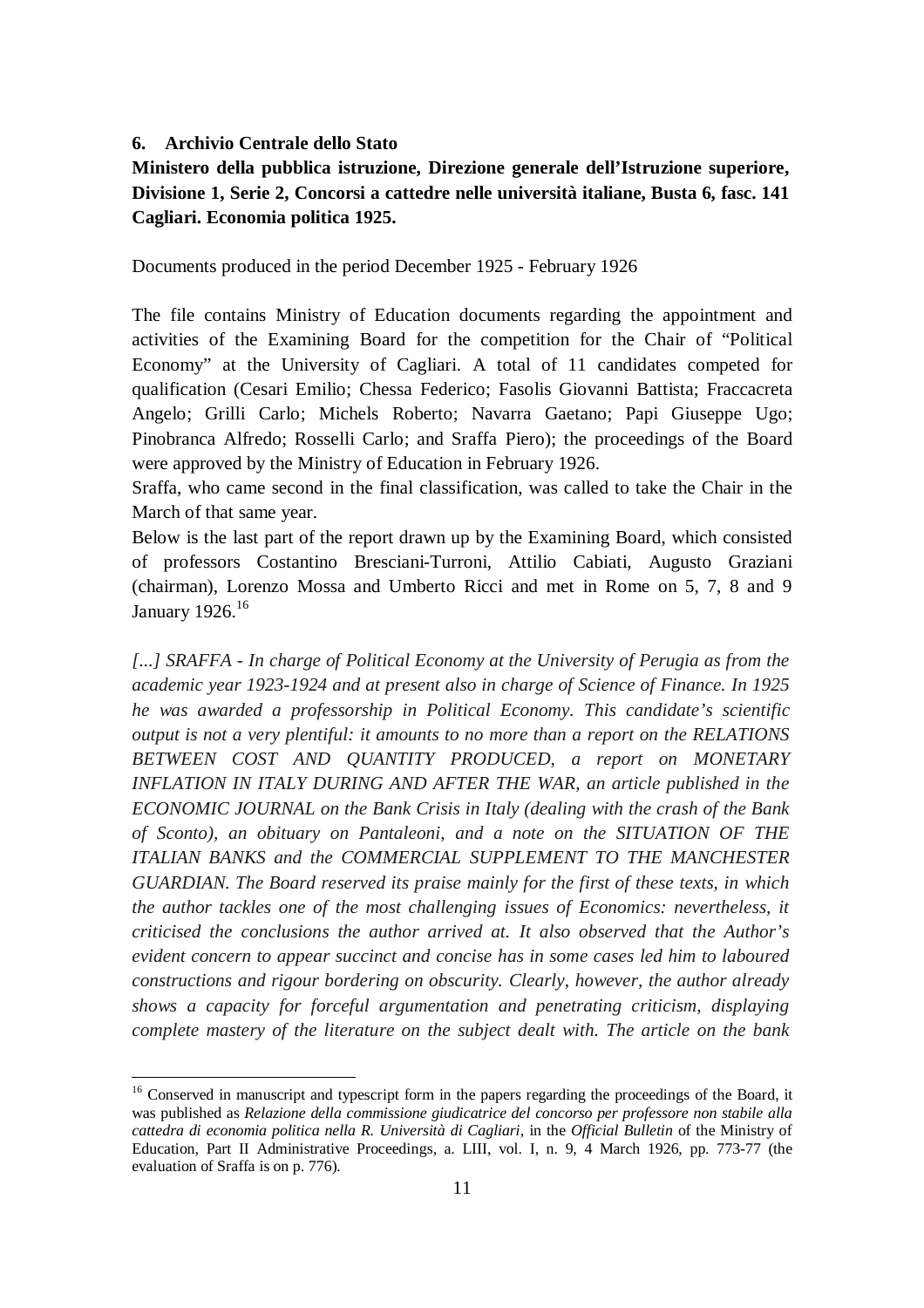*crisis, and also the very short but meaty note in the MANCHESTER GUARDIAN bear out the author's aptitude in observing and astutely interpreting economic phenomena. The Board is therefore unanimous in recognising that this candidate is qualified for university teaching.* 

*Coming to discussion on the relative worth of the candidates, and having reiterated their evaluation of the exceptional merits of Prof. Michels as sociologist and expert in Political Sciences, the Commission turned to examination of the remaining candidates. It was unanimous in forming a group apart of three candidates FRACCACRETA, GRILLI and SRAFFA, recognising them as distinctly superior others* [sic!] *and perfectly worthy of occupying a tenured university Chair.* 

*Having made close examination of the academic and didactics qualifications of each of the three candidates mentioned above, as well as the scientific publications, the Board then proceeded to voting the shortlist of three. The result was as follows:*

 *st - GRILLI with 5 votes nd SRAFFA with 5 votes rd FRACCACRETA with 5 votes [...]*

 $\overline{a}$ 

Subsequent to publication of the results of the competition, the Faculty of Law of the University of Cagliari decided to enter upon the procedures for the appointment beginning with the first of the three shortlisted by the Board and, should he forego the appointment, to go on to the following name:

*In consideration of the competitions held for the Chairs of Science of Finance and financial law, political economy and history of Roman law at this university [...] the Faculty is unanimous in its decision: [...]* 

*To propose for the appointment of Professor of political economy at the University of Cagliari Dr. Grilli Carlo; secondarily, should Grilli forego the appointment, Dr. Sraffa Piero; and, should both Grilli and Sraffa forego the appointment, Dr. Fraccareta Angelo*. *17*

Although we have not been able to track down any documentary evidence, it seems certain that Carlo Grilli, then director of statistical service at the Ministry of Public Works, did in fact forego the appointment, which consequently fell to Sraffa.

<sup>&</sup>lt;sup>17</sup> University of Cagliari, Faculty of Law, Archive, Register of the minutes of the Faculty Council, 22 February 1926, pp. 553-54.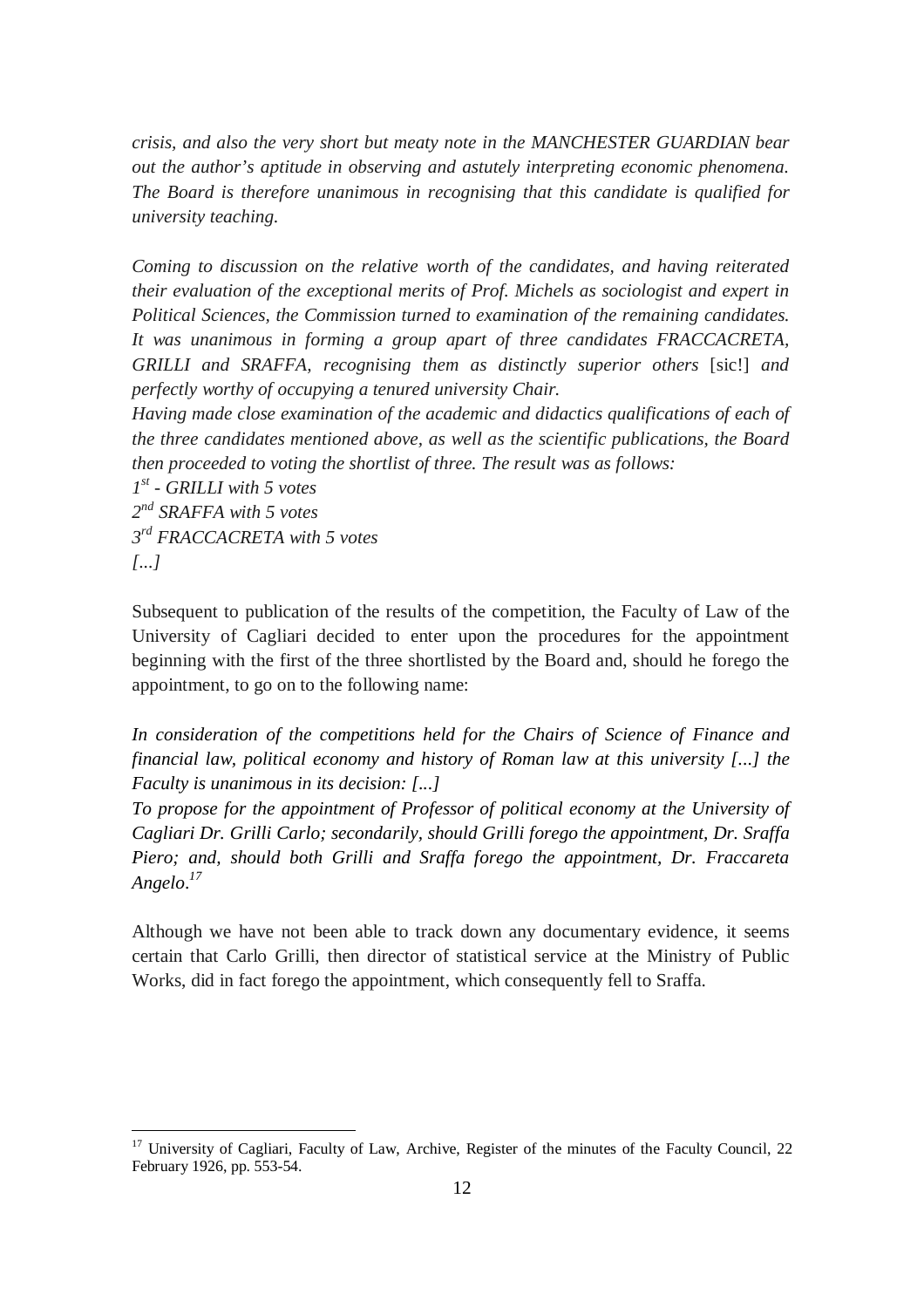#### **7. Archivio Centrale dello Stato**

## **Ministero della pubblica istruzione, Direzione generale dell'Istruzione superiore, Fascicoli del personale insegnante e amministrativo, II Versamento, 2° serie, Busta 150, fascicolo** *Sraffa Piero***.**

The file is empty.

 $\overline{a}$ 

The file of the Ministry of Education teaching staff were passed on to the Central State Archive in more than one accessions. The second transfer, as described in the note introducing the archival inventory drawn up by Claudio Santangeli, consists of two series. The first comprises files for staff who performed the activities between the end of the  $19<sup>th</sup>$  century and the 1930s – mainly full professors and a small number of the administrative staff of the Universities. The second series, covering the same period, comprises by contrast relatively few dossiers for full professors and a far larger number of files for the administrative staff. The personal file for Sraffa, belonging to this second transfer, together with the one for his father Angelo, now appears to be missing. It should have contained documentation of Sraffa's university career, from his appointment as professor of Political Economy at the University of Cagliari as from March 1926, to his move to the University of Cambridge in July  $1927<sup>18</sup>$ , and on to his resignation on 1 November 1931 $19$ . In fact, this latter date probably marked the closing of the folder and inclusion in the list of professors who had resigned from the appointment. Nevertheless, Sraffa was reinstated in his teaching role in 1950, effective

<sup>&</sup>lt;sup>18</sup> Sraffa also taught at the University of Perugia from 1923 to 1926, and in 1927 won a competition at the Genoa School of Business (Scuola Superiore di Commercio) – which was in the charge of the Ministry of the National Economy (Naldi 1998a). The complex series of administrative procedures thanks to which Sraffa was able to spend in Cambridge the decades between 1927 and his retirement from the University of Cagliari (in 1973) can be reconstructed on the basis of documents conserved by the University of Cagliari and Trinity College, Cambridge and, with regard to his being placed at the disposal, between 1928 and 1931, of the Ministry of Education to begin with and then of the Ministry of Foreign Affairs, on the evidence of documents conserved in the fascicle described in Section 11.

<sup>19</sup> Coming into force on the same day was decree law 28 August 1931, n. 1227, *Provisions on higher education*, published in the *Gazzetta Ufficiale* (Official Gazette) on 8 October 1931, article 18 of which established the obligation, for ordinary professors and professors appointed in the Royal institutes of higher education, to swear an oath of loyalty «to the King and his Royal Successors and to the Fascist Regime» and commitment «to exercising didactic activities and fulfilling all academic duties with the aim of forming industrious and honest citizens, devoted to the Country and to the Fascist Regime». The concomitance between the coming into effect of the decree and Sraffa's resignation has also been pointed out by H. Goetz, *Il giuramento rifiutato. I docenti universitari e il regime fascista*, Florence, La nuova Italia, 2000, p. 40, who added a short quotation of Sraffa himself, neither confirming nor denying the connection between his resignation and introduction of the obligation to swear loyalty to the regime. The draft of Sraffa's letter of resignation is conserved in Cambridge among the Sraffa Papers, which also include the draft of the previous letter of resignation, dated January 1931, but very similar to the one actually sent in November 1931 (which suggests that Sraffa, presuming that the obligation to swear loyalty to the regime would soon be brought in, was already prepared to submit his resignation). It is also to be seen that, contrary to what he stated in his letter of resignation, Sraffa had no teaching appointment in Cambridge in November 1931, but only a temporary appointment, which was to end within a few months, as curator of a library (Naldi 2005, p. 390).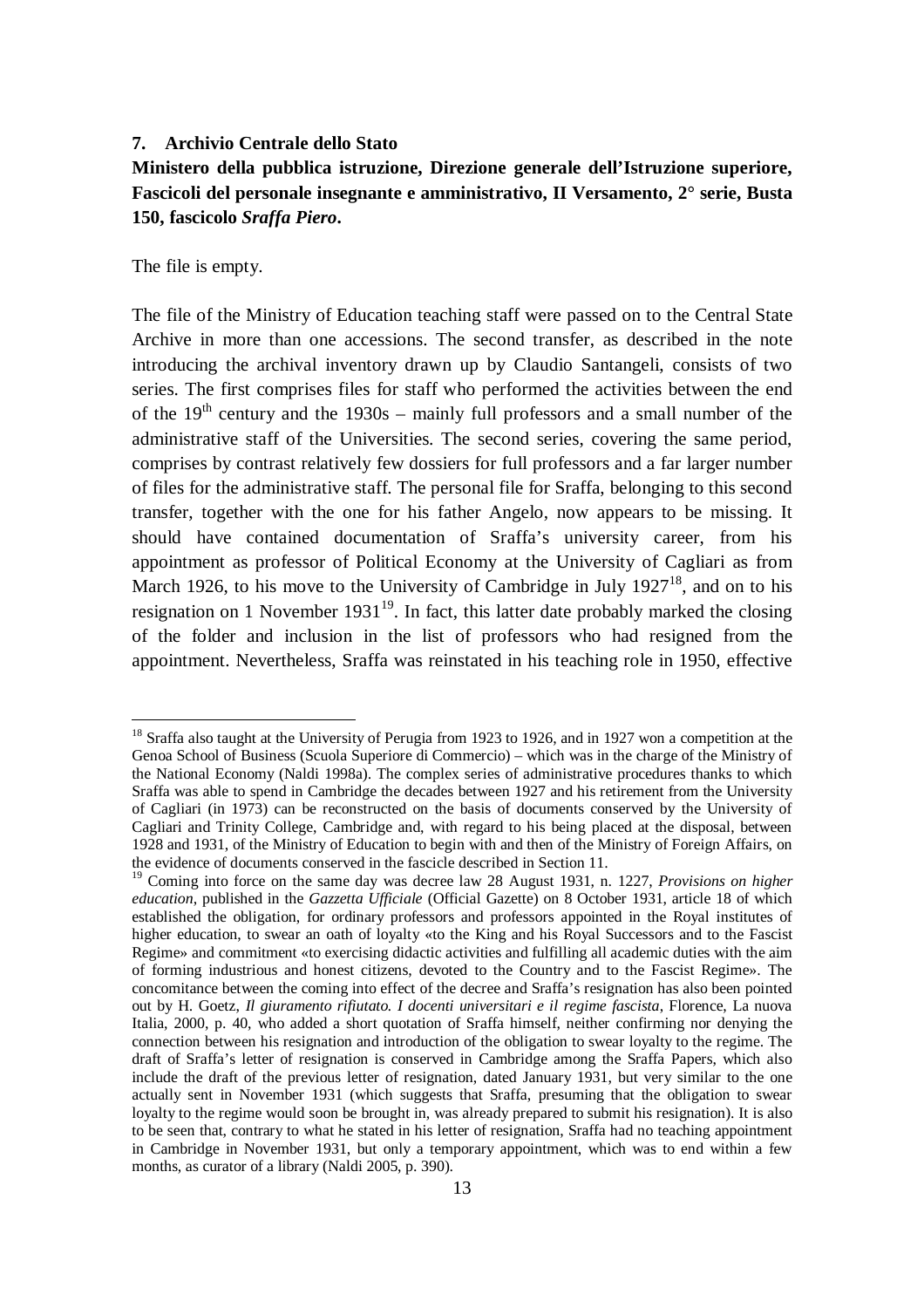as from 1 November  $1947^{20}$ , remaining in service as supernumerary professor until 1973. Presumably, then, the file closed in 1931 would have been used in examining Sraffa's application for reinstatement, and the documentation conserved in his old personal dossier would have been incorporated in a new file, which probably remained with the Ministry of Education.

#### **8. Archivio Centrale dello Stato**

 $\overline{a}$ 

## **Direzione generale di Pubblica sicurezza, Divisione affari generali e riservati, Casellario Politico Centrale, Busta 4927, fascicolo 63323 Sraffa Pietro.**

Documents drawn up in the period January 1927 - December 1941.

The documents contained in this file can be divided into four main groups: (1) documents produced in the period January-March 1927 regarding the remittance of the sum of a thousand lire by Piero Sraffa to Antonio Gramsci (then confined to the island of Ustica) with a postal order; (2) documents drawn up in the period May 1931-March 1938, also with the involvement of the Italian Consulate in London, subsequent to reports of contact had by Sraffa (described as a «communist also belonging to the revolutionary movement "Giustizia e Libertà"» – a liberal-socialist movement founded in Paris by antifascist exiles) with antifascist groups in Paris, and subsequent entry of his name in the "Rubrica di frontiera" (Frontier Directory) (N.26400) with the provision that he be detained on entering Italy; $^{21}$  (3) documents drawn up in the period January 1935-April 1937 regarding the occasions on which Piero Sraffa went to see Antonio Gramsci (then granted conditional release), first in the Cusumano clinic, in Formia, and subsequently in the Quisisana clinic, in Rome, after which he was interrogated by police officers about the contents of the conversations; (4) reports drawn up in the period April 1935-April 1937 prompted by various circumstances: letters that Sraffa exchanged with Antonio Pesenti (whose correspondence was inspected by the Prefecture of Sassari); identification of an envelope sent from France to the Milanese address of Piero Sraffa's father containing a copy «of the antifascist periodical "Giustizia e Libertà"» (June-November 1936); a request for information sent by the London section of the "Unione nazionale ufficiali in congedo d'Italia" (National Union of Discharged Officers of Italy), in which Sraffa had applied to be enrolled (February-June 1937); a request for information on «the Jew Piero Sraffa son of Angelo, no better indicated, at present resident in London», which the "Comando Supremo S.I.M." (Italian military

<sup>20</sup> University of Cagliari, personal fascicle *Sraffa Piero*; Sraffa Papers, B16/1. His reinstatement, on the basis of decree laws n. 255 of 7 September 1944, n. 238 of 5 April 1945 and n. 535 of 27 May 1946, made explicit reference to having «however [ceased] service to avoid swearing the oath of loyalty to the fascist regime».

 $21$  As emerges from the documentation conserved in the same file, this provision was modified in September of the same year 1931 to the effect that «rather than detained he be reported and watched closely to ascertain activities contacts».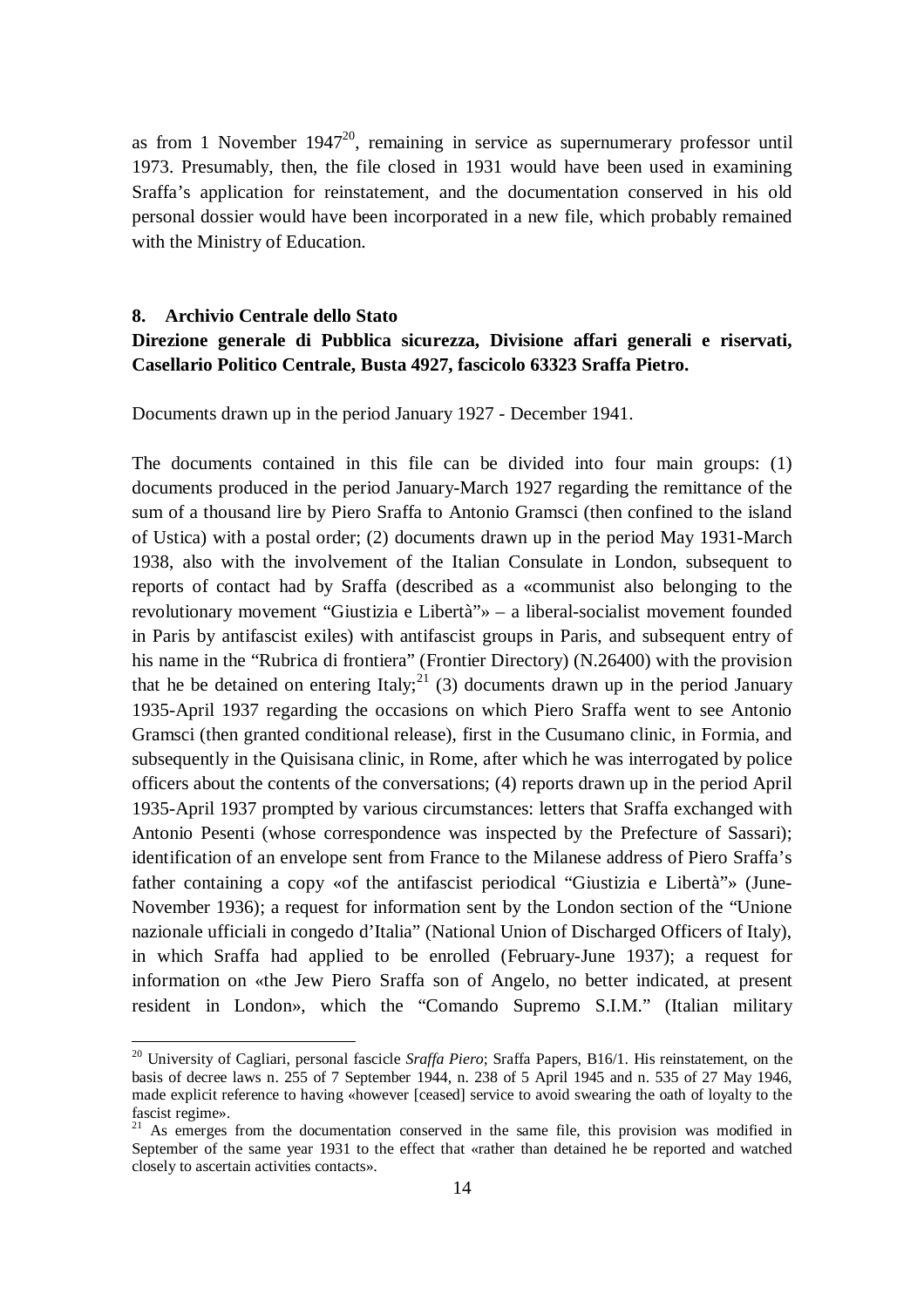intelligence) sent to the Public Security Headquarters of the Ministry of Internal Affairs (October-December 1941).

Quoted below is the text of the letter which apparently had to do with the decision, in January 1927, to open a file headed *Piero Sraffa* in the Political Records of the Public Security Headquarters, soon to be transformed into the "Casellario Politico Centrale" (Central Political Records Office).

*R.Prefecture of Palermo Cabinet Palermo, 22 January 1927 (year V.) Ministry of Internal Affairs – Public Security Headquarters Rome*

*In relation to the telegraphic circular 9 th inst. N.1060 I wish to notify the Ministry that on the 10th of this month there arrived here in transit from Milan the following telegram addressed to Ustica:*

*"" N.I. from Milan postal order savings Prov. di Milano (Province of Milan) pay thousand lire to Antonio Gramsci for Piero Sraffa thousand lire Liborio."".*

*The Police Department of Milan, contacted for the purpose, has made it known that the sender of the postal order is Prof. Sraffa Pietro, who teaches political economy at the University of Cagliari, and who states that he became acquainted with Gramsci in Turin, where they studied together, and who, out of simple generosity, complied with the request for money made telegraphically by the said person.*

*The above-mentioned Police Department adds that Sraffa used to profess subversive ideas, but that since he has been living with his parents he has not given cause for concern.*

*The Prefect* 

 $\overline{a}$ 

This letter, which dates to 10 January 1927 the transfer of 1000 liras to Antonio Gramsci and refers to a telegraphic communication of the previous day which it has not been possible to trace, bears the register stamp of the Political Records of the Public Security Headquarters «28 Gen 1927 N.2508/S» and a handwritten note saying: «reference made for Gramsci»<sup>22</sup> and «register file».<sup>23</sup> We may therefore conclude that subsequent to this communication it was decided to open a dossier dedicated to Sraffa in the Political Records of the Public Security Headquarters. However, it is also to be noted that another document conserved in the same file of the Central Political Records shows that on 15 January 1927 the Prefecture of Milan answered to a request for

 $22$  In the file in the Central Political Records dedicated to Antonio Gramsci there is in fact a reference to this document (see Section 9 below).

 $^{23}$  A cross-reference mark connects this note to the words of the text «Sraffa used to profess ideas».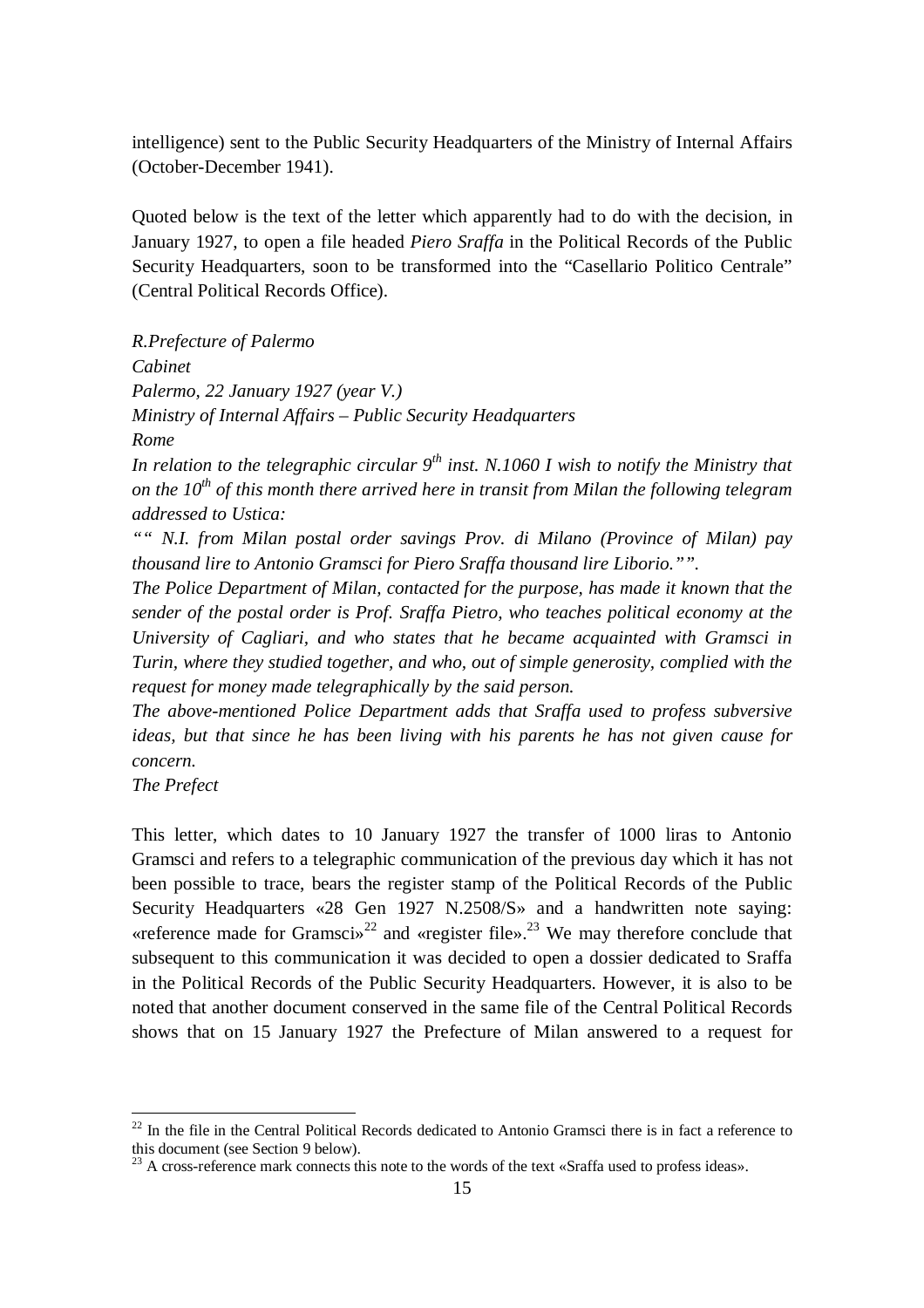information about Sraffa sent by the Public Security Headquarters on 25 December 1926. 24

#### **9. Archivio Centrale dello Stato**

## **Direzione generale di Pubblica sicurezza, Divisione affari generali e riservati, Casellario Politico Centrale, Busta 2499, fascicolo Gramsci Antonio.**

Documents drawn up in the period January 1927 - January 1935.

This substantial dossier contains documents concerning the police surveillance of Antonio Gramsci. It can be divided into two chronological batches: the documentation up to October 1926, and then following upon his arrest. The first consists of a biographical dossier, reports on his movements in Italy and abroad, and information about the role he played in the Psi (Italian Socialist Party) to begin with, and subsequently in the Pcd'I (Communist Party of Italy); far more varied are the documents drawn up as from November 1926, containing reports first on his transfer from one prison to another, and then to the clinics in Formia and Rome, as well as confiscated correspondence and the manuscripts of petitions by Gramsci himself and members of his family addressed to Mussolini and top-ranking officials in the Ministries of Internal Affairs and of Justice.

In this file the name of Sraffa appears only three times. The first time it appears in a preprinted form filled in by hand and with the registry stamp "Direzione Generale di P.S. Schedario Politico" (Public Security Political Records Headquarters) dated 28 January 1927 (N.2508/S), referring to his remittance of the sum of thousand lire to Antonio Gramsci, at Ustica. Here is the text (the handwritten parts in italics):

#### *Gramsci Antonio in political Confino at Ustica*

 $\overline{a}$ 

*The Prefect of Palermo with note N 6 of 22-1-1927 notifies that the confinato mentioned above has received a postal order of a thousand lire from Sraffa Pietro. See in Cat. 2° N 2508/S – 28-1-1927 Entry Sraffa Piero*

The name of Sraffa appears again in 1935, in relation to his visits to Gramsci in Formia. Reported in a note dated 31 January 1935 and addressed to the Ministry of Foreign Affairs and the National Ministry of Education is the interrogation which Sraffa underwent on 6 January after his visit to Gramsci at the Cusumano clinic.<sup>25</sup> The record

 $24$  A handwritten note on that answer, which referred to Sraffa only as a «teacher of political economy in the University of Cagliari», reads: «Nothing» and «nothing for 3 years 1st section», while a stamp with the date 20 January 1927 reads «Nulla Archivio Riservato» (Nothing Reserved Archive). Another stamp («Public Security Headquarters Classified Material Office - Reference N 1184 S entered 19-1-1927») is crossed with a blue pencil mark.

<sup>&</sup>lt;sup>25</sup> Other copies of this document are kept in the file of Casellario Politico Centrale in the name of Piero Sraffa and in the file which will be considered in Section 13 below.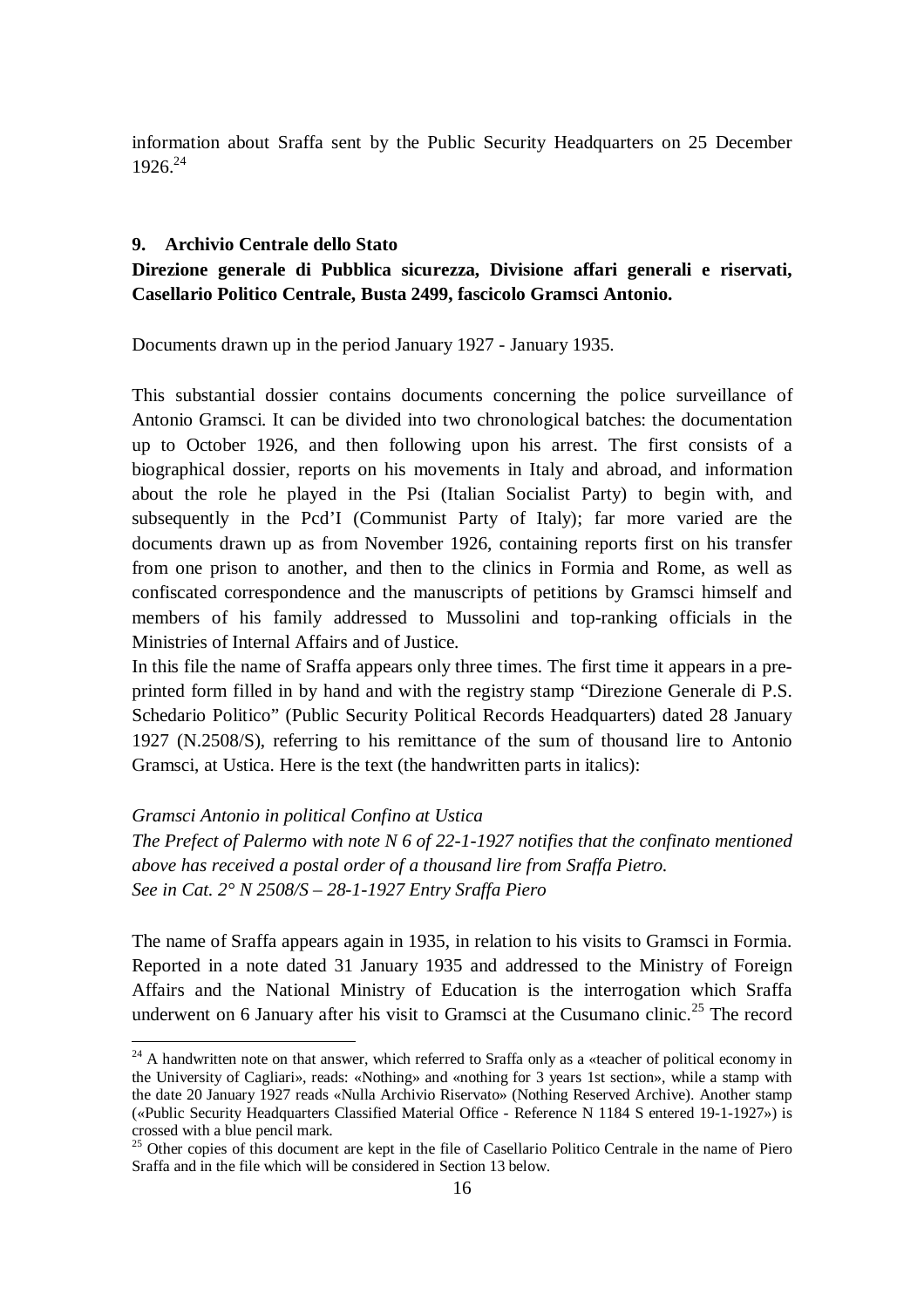of the interrogation includes an account of Sraffa's movements and meetings on returning to Italy for the Christmas holidays (particular emphasis is given to the visit made to his uncle Mariano D'Amelio), and of his conversation with Gramsci on «old common acquaintances and matters of history and literature. We also talked – Sraffa continued in the interrogation – about Gramsci's legal status in relation to the various amnesties and pardons of the last few years and the possibility of obtaining a further reduction of the sentence». The police official, however, deemed this latter part of Sraffa's statement to be «mendacious» since, «being only on probation», Gramsci could not benefit from «any reduction of sentence, as he has no sentence to serve». Moreover, the police official went on, «seeing that both Sraffa and Gramsci are intelligent, quickwitted persons and are doubtless acquainted with the relevant legal provisions, the possibility that they talked about this matter on the occasion of their meeting is to be ruled out ».

Again in relation to the visits made to Formia, Sraffa is reported as having met Gramsci on 31 August 1935 in a note dated 3 September 1935 sent by the Rome Police Headquarters addressed to the Political Records Office and registered on 10 September 1935. There are no references subsequent to this date.

## **10. Ministero degli Affari Esteri, Archivio Storico Diplomatico Ministero della Cultura Popolare, Gran Bretagna 1926-1927, Busta 712, fascicolo**  *Manchester Guardian e Daily Herald*

Documents drawn up in the period October - November 1927.

 $\overline{a}$ 

The file contains documents drawn up by the Italian Embassy in London and the Press Office of the Ministry of Internal  $\text{Affairs}^{26}$  subsequent to publication in the newspaper the *Manchester Guardian* of two letters sent by Sraffa: the first, published on 24 October 1927, was signed "An Italian in England" and had to do with the detention of Antonio Gramsci; the second, published on 25 October 1927, signed "Piero Sraffa", was presented as prompted by some observations by George Bernard Shaw on the anticapitalist nature of the actions of the Italian government, published some days earlier also in the *Manchester Guardian*. The first letter was to have been published anonymously but an index published on the same day although not on the same page as the letters to the editor but detailing the contents of it gave the name of Piero Sraffa as the author. As a remedy for this error, Sraffa, in agreement with the editorial staff, immediately sent a second, politically neutral, letter (the Italian Embassy in London

<sup>&</sup>lt;sup>26</sup> The documents drawn up by the Press Office of the Ministry of Foreign Affairs found their way into the archives of the Ministry of Popular Culture (created in May 1937) through successive transformations of the Press Office of the Head of Government (instituted in 1922), of the Undersecretariat of State for the Press and Propaganda (instituted in September 1934) and of the Ministry for the Press and Propaganda (instituted in June 1935).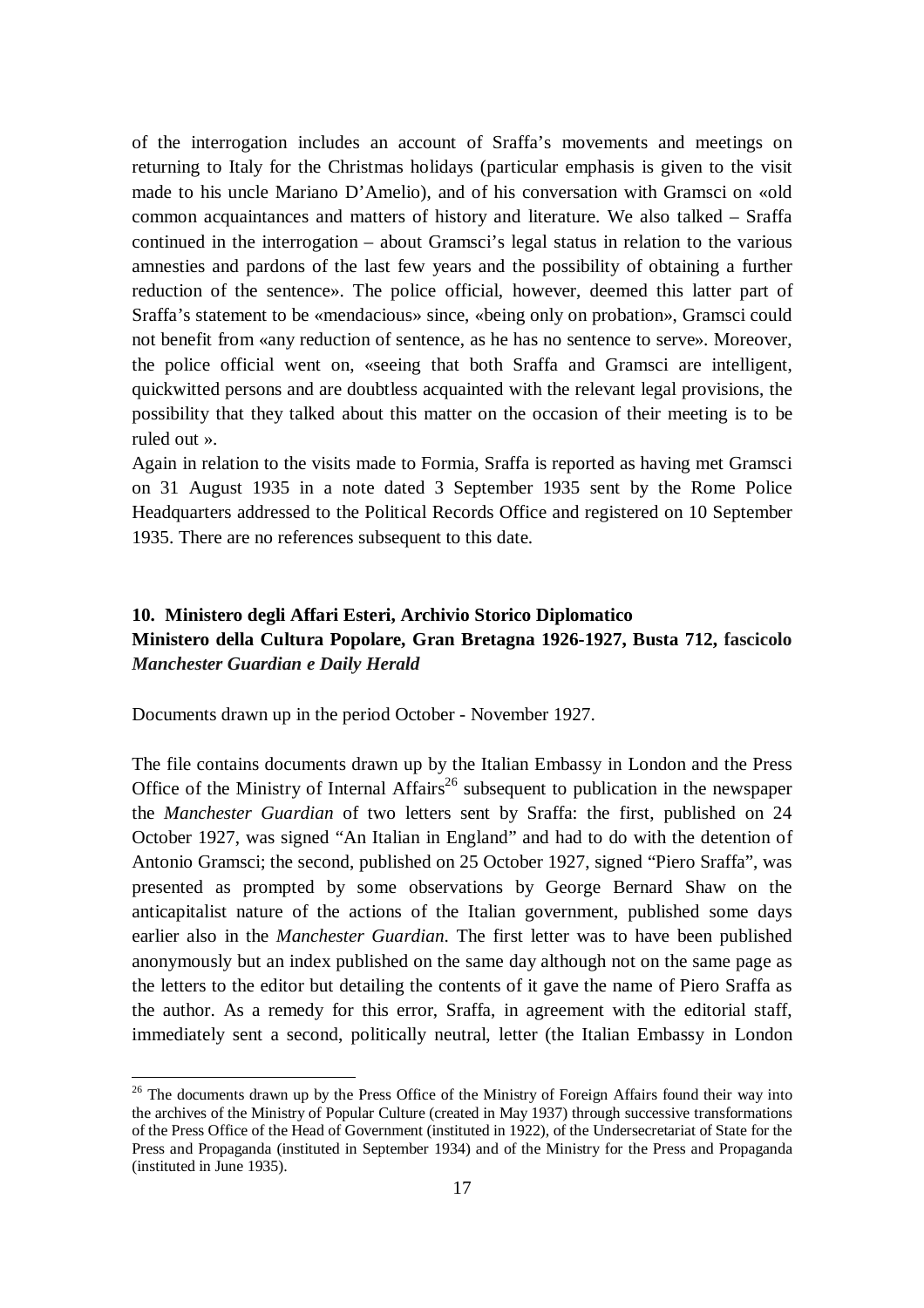described it as *of very limited importance*), which was published under the same heading as the first (*The Methods of Fascism*) to justify the presence of Sraffa's name in the index of the previous day. $27$ 

In the case of the first letter, considered anonymous, the information sent by the Italian Embassy in London to the Ministry of Foreign Affairs gave rise to a communication to the Ministry of Internal Affairs, which considered possible steps to be taken but apparently took none.<sup>28</sup> In the case of the second letter, we may deduce that an original report that may have specified only the author's surname<sup>29</sup> prompted a request by Mussolini (probably made through Dino Grandi – at the time *undersecretary* at the Ministries of both Foreign Affairs and Internal Affairs, both ministries coming directly under the head of government) to clarify whether the Sraffa in question was in fact Piero Sraffa<sup>30</sup>

Below is the text of the answer given to Mussolini's request by the Italian ambassador to London:

*Italian Embassy London Telespresso N° 3353/1290st Ministry of Foreign Affairs Rome. London, 2 November 1927 year V. Piero Sraffa. Telegram from H.E. N°.8164/613.*

 $27$  The incident is reconstructed in Naldi 1998a and Naldi 2000; the latter quotes the texts of both letters. <sup>28</sup> The document containing this communication is conserved in ACS Ministry of Internal Affairs, Public Security Headquarters, General and Classified Affairs Division, Foreign Press, F4, Envelope 22 file Daily Herald. Reception of this information prompted a further note, conserved in ACS Ministry of Internal Affairs, Public Security Headquarters, General and Classified Affairs Division, Foreign Press, F4, Envelope 56 Folder Manchester Guardian and in the folder of the Central Political Records dedicated to Antonio Gramsci. In these documents, too, the name of Sraffa finds no mention and the letter of 24 October is treated as anonymous. The significant part of the first communication, dated 25 October 1927, runs: «The "Manchester Guardian" publishes a letter signed by an Italian in England in which it is stated that despite his extremely poor conditions of health the former member of parliament Gramsci is being transferred to Rome to be tried». The second note was drawn up using a preprinted form; the significant part of it runs (the handwritten parts are in italics): «*The Ministry of Foreign Affairs with note N. 5876 of 25 Ottobre 927 has consulted* this Office for the appropriate steps to be taken [considering] that [the] newspaper *Manchester Guardian having subversive and anti-Italian characteristics has published a letter signed by an Italian in England in which it is said that despite his extremely poor conditions of health the former Member of Parliament Gramsci is being transferred to Rome to be tried»*.

<sup>&</sup>lt;sup>29</sup> The original report, evidently supplied by the Italian Embassy in London, does not appear to have been conserved

<sup>&</sup>lt;sup>30</sup> The same dossier also contains a letter addressed to Benito Mussolini sent by Oscar Levy, the author of another letter to the editor published by the *Manchester Guardian* on the same day of 24 October. This letter was favourable to fascism and – to show it to Mussolini – the author attached the entire page of the newspaper; this page also contained the letter on the detention of Antonio Gramsci signed *An Italian in England* and a letter by Gaetano Salvemini, but in this case no one of these letters seem to have received particular attention from the Italian addressees.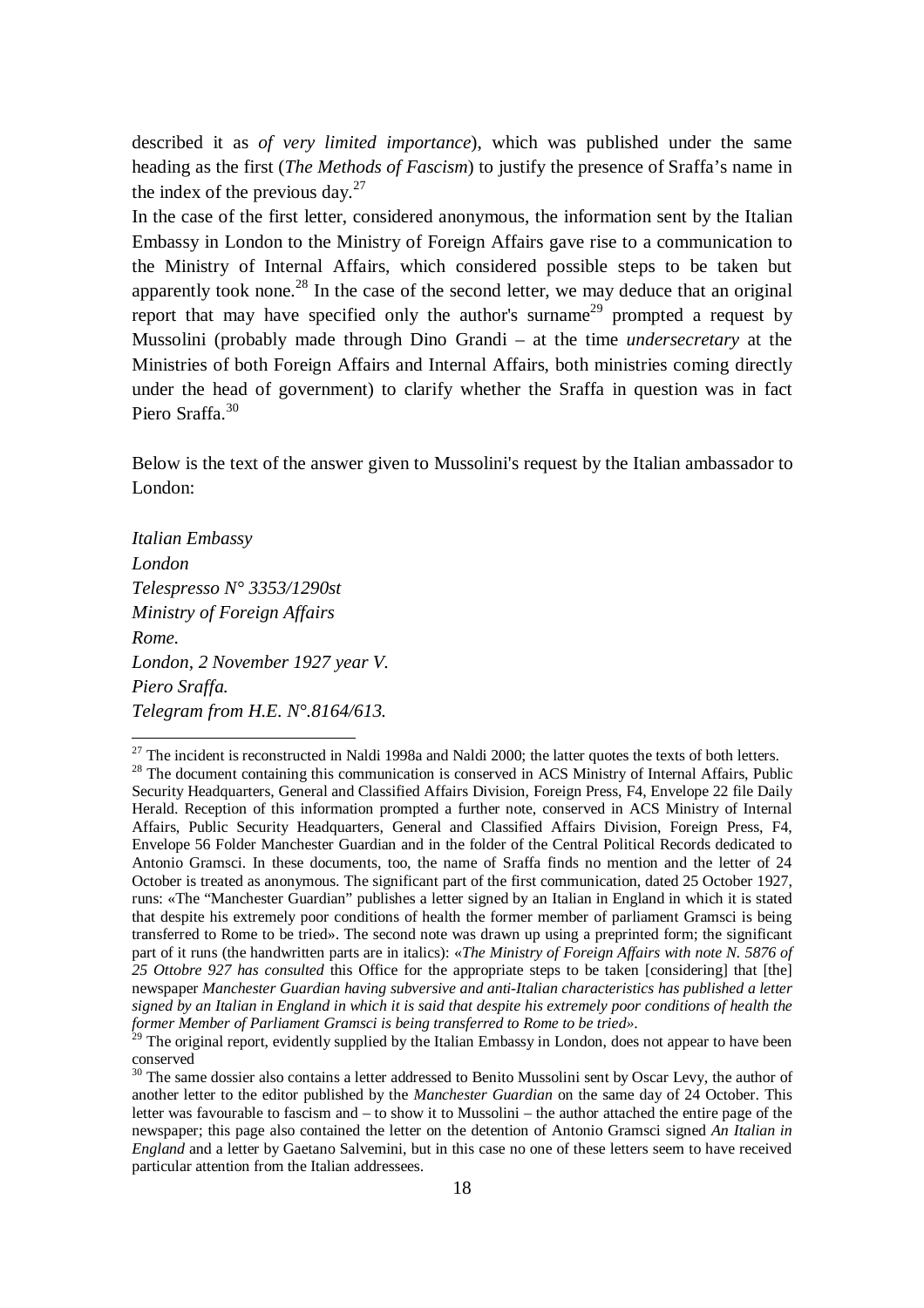*I confirm the letter published Manchester Guardian 25 this month is signed Piero Sraffa.*

*In my telegram N°.760 I limited myself to specifying only surname Sraffa given that doubt expressed in the telegram from H.E. N°.598 concerned only surname and not name Piero.*

*I enclose Sraffa letter text whose importance, anyway, appears very limited.*

*Bordonaro*

The document quoted, which is also conserved in a typed copy, is attached to a card – signed in pen *Grandi* (in the handwriting of Dino Grandi) and *proceedings* (in pencil and, presumably, by another hand) – bearing preprinted text no further completed, running:

*Ministry of Foreign Affairs For the attention of H.E. the President Rome, .......... 192*

## **11. Ministero degli Affari Esteri, Archivio Storico Diplomatico Archivio Scuole Cat.IV, 1929-37, Busta 858, fascicolo** *Sraffa Pietro*

Documents drawn up in the period November 1928-May 1937.

The documents contained in this file can be divided into three main groups: (1) documents produced in the period November 1928-January 1931 further to the request made by Sraffa to the Ministry of Foreign Affairs to be placed at the disposal of that Ministry, in accordance with decree law n.2321 of 19 December 1926, in order to continue the teaching activity for which he had moved to Cambridge in the summer of 1927. This request also had the support of the secretary of senator Mariano D'Amelio (First president of the Supreme Court and uncle to Sraffa). The request was granted both on the first application and for the successive renewals, despite the contrary opinions expressed on various occasions, mainly by officials of the Ministry of Foreign Affairs and, presumably, the secretary of the "Fasci italiani all'estero" (Italian Fasci abroad), while favourable opinions came from the Italian Embassy in London - at the centre of these differing opinions were the political leanings of Piero Sraffa; (2) documents produced in the period March 1931-January 1932 subsequent to information reported by the Ministry for Internal Affairs on relations between Piero Sraffa and "Giustizia e Libertà" (considered in greater detail in Sections 8, 13 and 14). In this case, besides the Ministry of Foreign Affairs, the Italian Embassy in London and the National Education Ministry (Ministero dell'Educazione Nazionale, formerly Ministero dell'Istruzione) were also involved, with the same differences of opinion as seen before. The exchange concluded with recognition that Sraffa had by then resigned from his role as professor at the University of Cagliari and the consideration that it was not advisable to set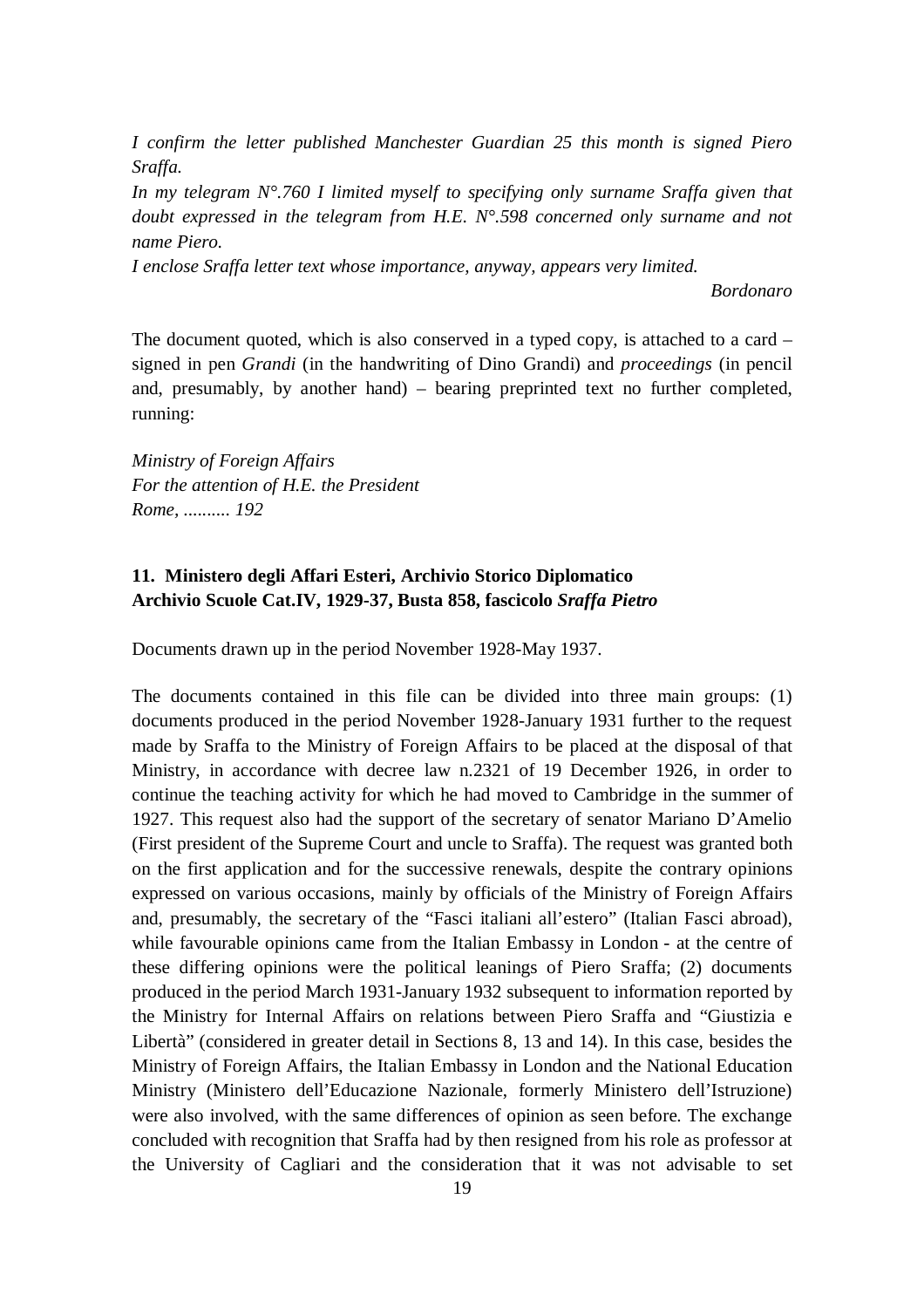limitations to his freedom of movement in Italy – also in this case, as in the case described above, the London Embassy appears to have favoured a less restrictive line (particularly interesting in this respect is a communication from the London Embassy dated 31 December 1931 referring to the occasion when on returning to Italy Sraffa, despite indication in the 'Rubrica di frontiera', a register of suspect travellers, that he should be stopped, was able to pass the border unhindered – see Section 15). The Embassy took a positive view of Sraffa's stay in England also subsequent to a census of Italian professors residing abroad promoted by the Ministry of Foreign Affairs in May 1933; (3) the last documents in this series (covering the period January 1935-May 1937) reflect the correspondence between the Ministry of Internal Affairs and the Ministry of Foreign Affairs and the Italian Embassy in London regarding police interviews consequent upon the meetings that Sraffa had with Antonio Gramsci in the clinics of Formia and Rome.

On the evidence of the documents sent to Rome, the London Embassy and Consulate do not seem to have been well informed of Sraffa's posts and academic activities: for example, he was considered to be employed as lecturer or library director when in reality had neither of the posts at the time; he was also said (in May 1937) to have already published *fourteen volumes* for *Riccardo collaboration* when his work as editor of the writings of David Ricardo had not actually led to the publication of any volumes.

Below is the text of a note (the manuscript parts not in italics) attached to a communication of December 1928 from the Ministry of Foreign Affairs' Directorate General of Italian Schools Abroad to the Ministry of Education expressing an opinion favourable to Sraffa being placed at disposal. Evidently, having perused this note a higher official wrote down on the same paper: *Suspend*:

#### *Urgent*

Ex-Socialist son of Prof Sraffa expert in business law, mason gave no cause in Milan the father is brother-in-law of d'Amelio who apparently procured him the good graces of H.E. Rocco.

The outcome is summarised in a confidential letter from the Ministry of Foreign Affairs to the Italian Embassy in London:

*Ministry of Foreign Affairs Directorate General for Italian Schools Abroad Ref. N. 2439/2 To the Embassy* [London] *Re: Prof. Piero Sraffa Rome 25 Mar 1929 Year VII Classified*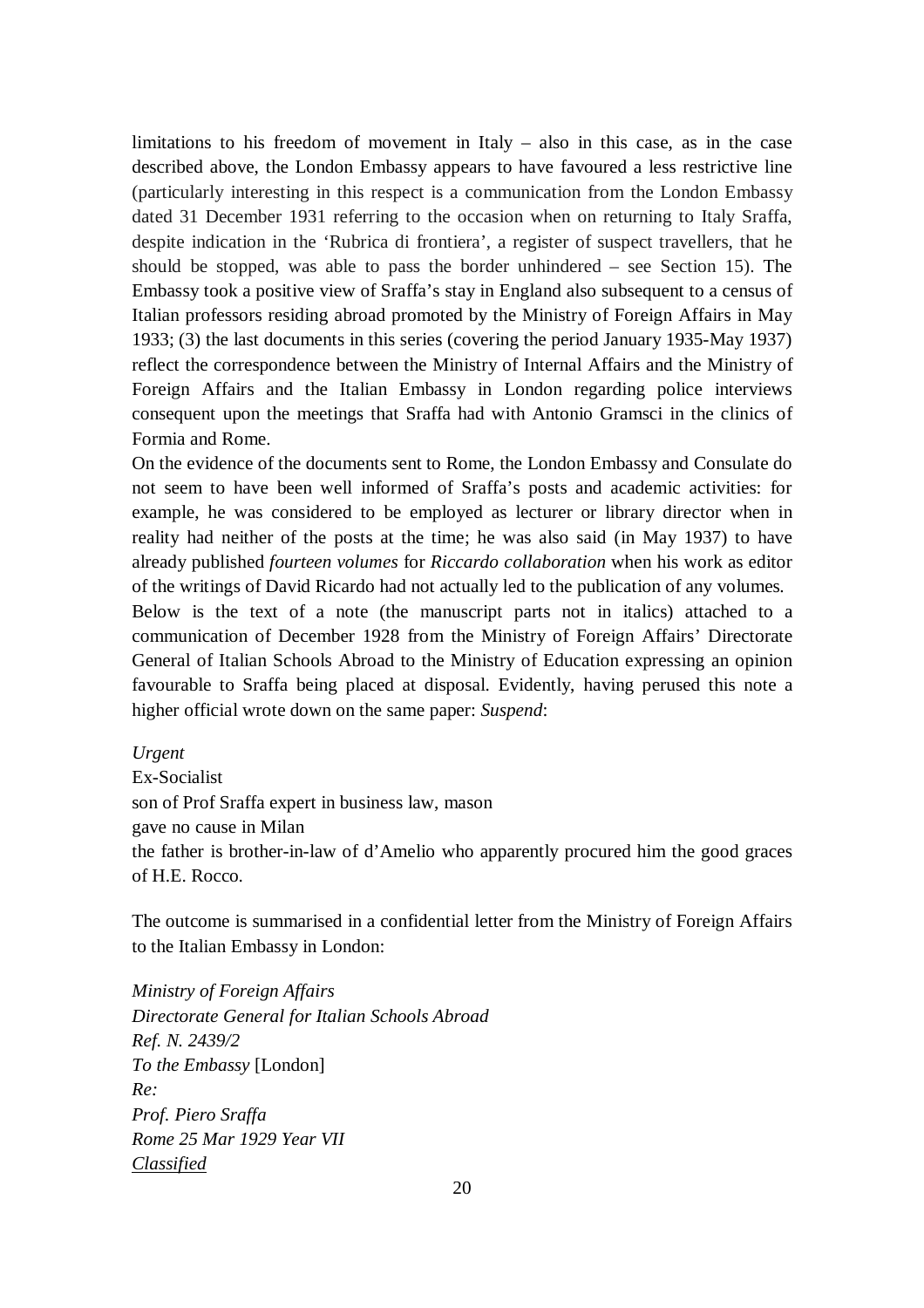*In response to the keen interest shown by H.E. the First President of the Supreme Court of the Kingdon, this Ministry has asked the Ministry of Education (Pubblica Istruzione) to place at its disposal Prof. Piero Sraffa, of the University of Cagliari, to continue the course in Political Economy at the University of Cambridge.*

*The Minister of Education gives notification that with the present provision the request is granted and that the said professor will, during the period granted – from 1 January to 31 December 1929 – also retain his role as nonpermanent professor in active service as far as his career and economic treatment are concerned.*

*Since this provision does not put to rest the reasons for this Ministry's diffidence regarding Sraffa's attitude towards the Regime, Your Excellency is asked to arrange for him to be kept under discreet and constant surveillance, reporting to this Ministry as the occasion arises.*

What follows is the text of a letter sent by the Correspondence Service Office 1 of the Ministry of Foreign Affairs to the Directorate General for Italian Schools Abroad of the same Ministry accompanying a note by the Ministry of Education which suggested that Sraffa, because of information on his political attitudes received from the Ministry of Internal Affairs, was no longer kept at the disposal of the Ministry of Foreign Affairs.

*Ministry of Foreign Affairs* 

*Correspondence Service Office 1 322335/1493 To the Directorate General for Italian Schools Abroad Memorandum*

*With regard to Memorandum n. 813673/917 of 16 June last, we are pleased to pass on to you, for any action you may have to take, a note of the Ministry of Education regarding the well-known Prof. Sraffa.*

*To inform you of the steps so far taken with regard to the Professor we are pleased to send for inspection the dossier that concerns him.*

*It emerges from this document that the steps taken by this Ministry, to the effect that if Sraffa returned to the Kingdom it would be impossible for him to go back abroad, have had no practical consequence in that while Sraffa is seen to have returned to the Kingdom, he has been able to leave it freely and with no control.*

*Rome, 25 Nov. 1931 Year* X

#### **12. Archivio Centrale dello Stato**

**Ministero dell'Interno, Direzione generale di Pubblica sicurezza, Divisione Polizia politica 1927-1944, Materia, Categoria K, Busta 105, fascicolo 1 K 56/11 Giustizia e Libertà, Sraffa Pietro, 1929-1931.** 

The file is empty.<sup>31</sup>

 $31$  This file has been mentioned for the first time in Canali 2013, p. 53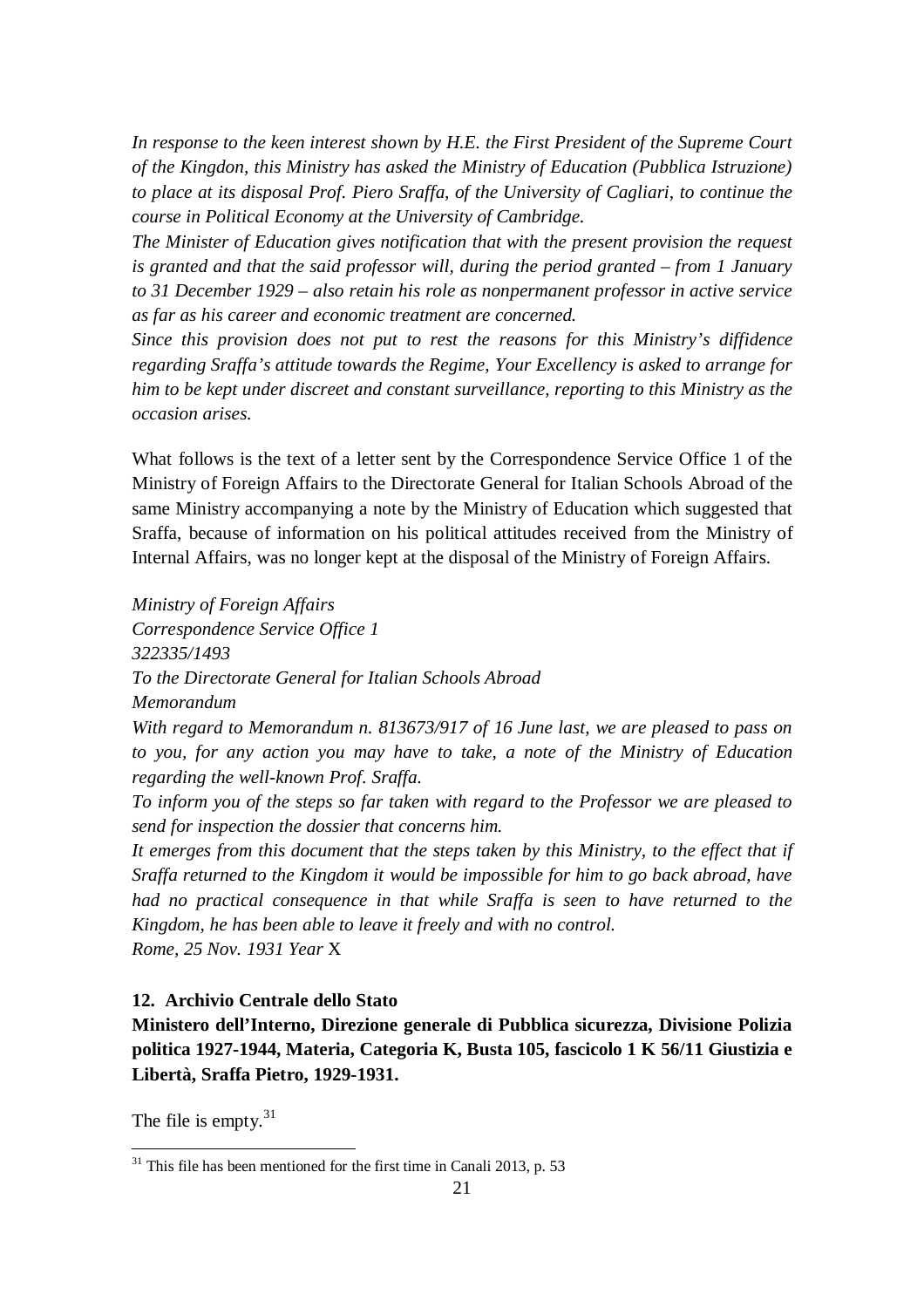The dossier's inside front cover bears a handwritten note in red pencil: "Records transferred into file Sraffa Pietro – 1".

The archive of the Political Police division (PolPol), instituted on the basis of decree law 9 January 1927, n.  $33^{32}$ , was organised in three series: personal dossiers dedicated to persons being watched, dossiers by subject matter and dossiers on the informers<sup>33</sup>. In the series by subject matter, the documents were subdivided by issues or categories; the various categories were distinguished by letters of the alphabet. For example, letter A corresponded to the files of the Political Police staff, while collected under category C was documentation regarding activities carried out abroad by refugees and subversives. Classified under category K, on the other hand, were all the documents regarding the political parties.

Category K proved to be extremely weighty and was in turn divided into subcategories; K56, for example, was dedicated to 'Giustizia e Libertà'. The first fascicle of this subseries was found to be dedicated to Sraffa, although the cover displays the original press mark K56/11 (i.e. the eleventh fascicle of the subcategory). A note in red pencil on the inside cover reads: "Records transferred into folder Sraffa Pietro – 1", indicating that the fascicle was shifted from the "Subject matter" series to that of "Personal dossiers". It is worth noting that, on examining the personal files included in subcategory K56, Sraffa's is not the only one found to be empty: among those transferred to the personal category were, among others, fascicles n. 14 dedicated Luzzatto Fabio (K56/34), n. 17 dedicated to Torquandi Nello and Cristofani Raffaello (K56/39), and n. 19 to Arma Luigi (K56/41). Unlike these latter examples, however, Sraffa's is not to be found in the series of personal dossiers. Nevertheless, with further research the relevant documentation was tracked down; the file had in fact been incorporated, probably in the early 1950s, with the *ad nomen* file in category Z (see Section 13).

#### **13. Archivio centrale dello stato**

 $\overline{a}$ 

## **Ministero dell'Interno, Direzione generale di Pubblica sicurezza, Divisione affari riservati, Categorie permanenti, Categoria Z "Anarchici, socialisti, comunisti, fascicoli personali 1949-1965", b. 557, fasc.** *Sraffa Piero***.**

Documents drawn up in the period March 1931 - March 1959.

<sup>&</sup>lt;sup>32</sup> Actually, a political investigation service had already been instituted with the "Testo unico di pubblica sicurezza" (decree law 6 November 1926, n. 1903). On policing in the fascist period, see Tosatti 2009, pp. 182-200.

 $33$  At the time of writing only the fascicles belonging to the first two categories appear to be conserved in the Central State Archive (http://www.guidageneralearchivistato.beniculturali.it).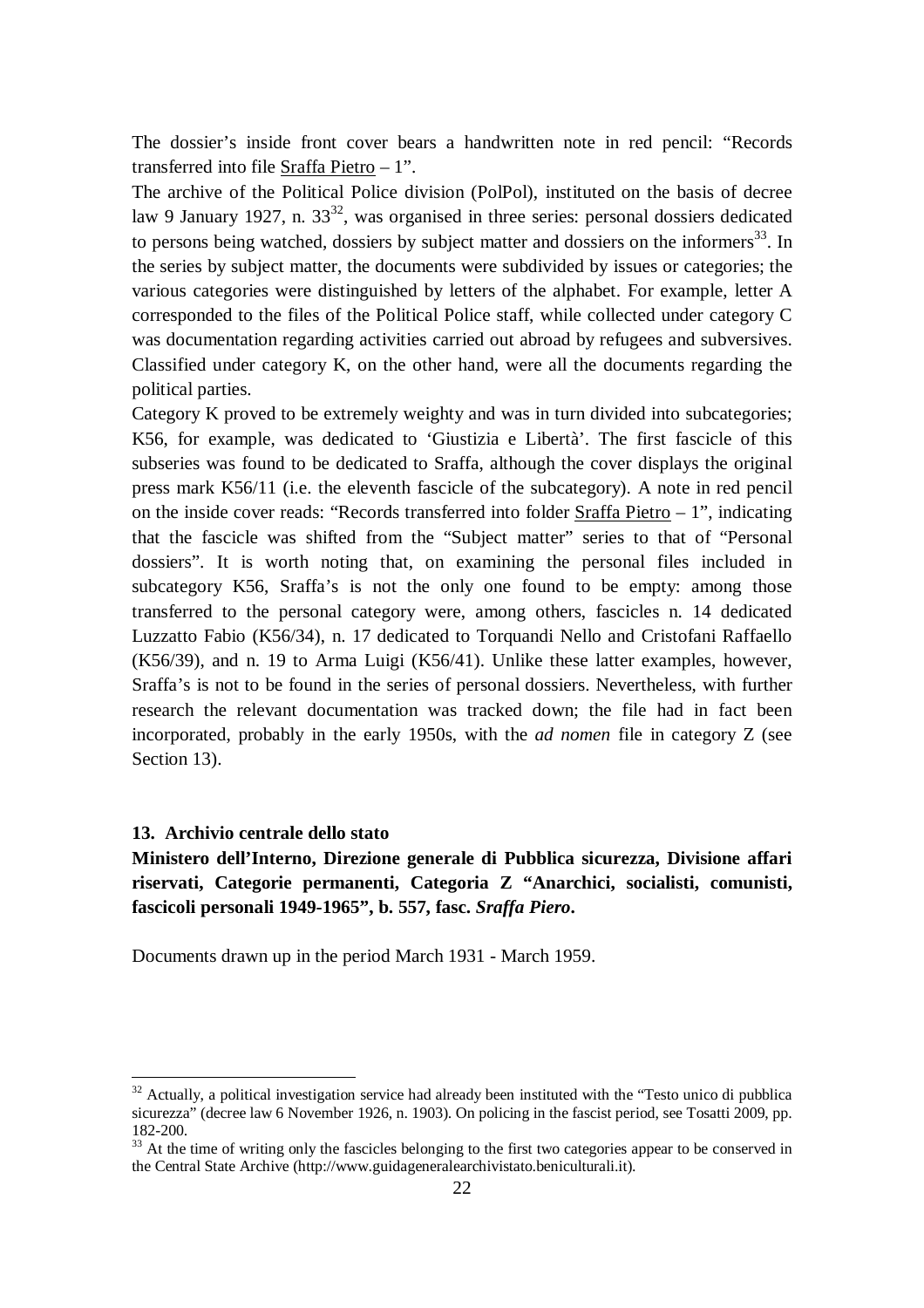In 1948, in the context of the overall reorganisation of the Public Security Directorate General underway as from  $1946^{34}$ , the Division of Classified and General Affairs was divided between a General Affairs Division and a Classified Affairs Division. The latter, responsible for surveillance, prevention and repression of actions deemed harmful for the security of the State and the democratic order<sup>35</sup>, started upon – or rather, in reality, continued – the collection of information on and surveillance of single individuals. The fruit of this activity was to be seen in thousands of fascicles bearing the names of individuals, as well as the new Central Political Records Office; the fascicles classified with the letter Z were filled with information on subversives, anarchists and communists, mainly with reference to the post-war period. However, some cases saw incorporation in Republican Italy's documentation of material from the preceding period, and in particular from both the Records Office and the fascist Political Police<sup>36</sup>.

Such is the case of the fascicle dedicated to Sraffa, into which the personal fascicle kept by the fascist Political Police was also inserted<sup>37</sup>. Of this there can be no doubt, for two compelling reasons: to begin with the documents regarding the period from 1931 to 1935 are contained within the old green folder of the PolPol with the heading "Ministry of Internal Affairs, Public Security Directorate General, Political Police Division" and classification in the top left corner as "Cat.[egoria] 1"; moreover, all the documents contained in this file display the pressmark K56/11, indicating the classification of the dossier in its original position.

We may therefore reasonably suppose that the documentation of the 1930s was incorporated into the new file opened by the Classified Affairs Directorate on 1 September 1951; this, in fact, is the date of a note on Sraffa, written in English, which runs «other services - get info old files». Probably, in response to a request for new information – apparently made in the context of a report from a British source – it had been considered appropriate to refer back to the old fascicle of the Political Police. Thus two sets of documents can be distinguished in the file: those relative to the 1930s and those of the  $1950s^{38}$ .

The former set, conserved in its original state, opens with the following document (the parts not in italics are in manuscript, added to a typewritten text), clearly connected with documents already mentioned in Section 8 and with others, explicitly mentioning *British Police*, which will come under consideration in Section 14:

<sup>&</sup>lt;sup>34</sup> This date, in fact, saw the creation of the Division for Special and Information Services (SIS), which was also entrusted with control of the new Central Political Records Office. See Tosatti 2009, pp. 230 ff.

<sup>&</sup>lt;sup>35</sup> The information provided here was drawn from the general guide of the Italian State Archives (http://www.guidageneralearchivistato.beniculturali.it).

 $36$  For description of the series, see the online file by L. Garofalo and G. Pontecorvo, in http://search.acs.beniculturali.it/OpacACS/inventario/IT-ACS-AS0151-0000001.

<sup>&</sup>lt;sup>37</sup> This shows how mistaken was Mauro Canali's theory that the personal file of the political police dedicated to Sraffa is missing because «vanished away during the regime or immediately after» (Canali 2013, p .53).

<sup>&</sup>lt;sup>38</sup> References to reports from British sources, in documentation produced both in the post-war period and in the 1930s, suggests that a fascicle dedicated to Piero Sraffa was probably kept in the British police archives, but so far no trace of it has been found.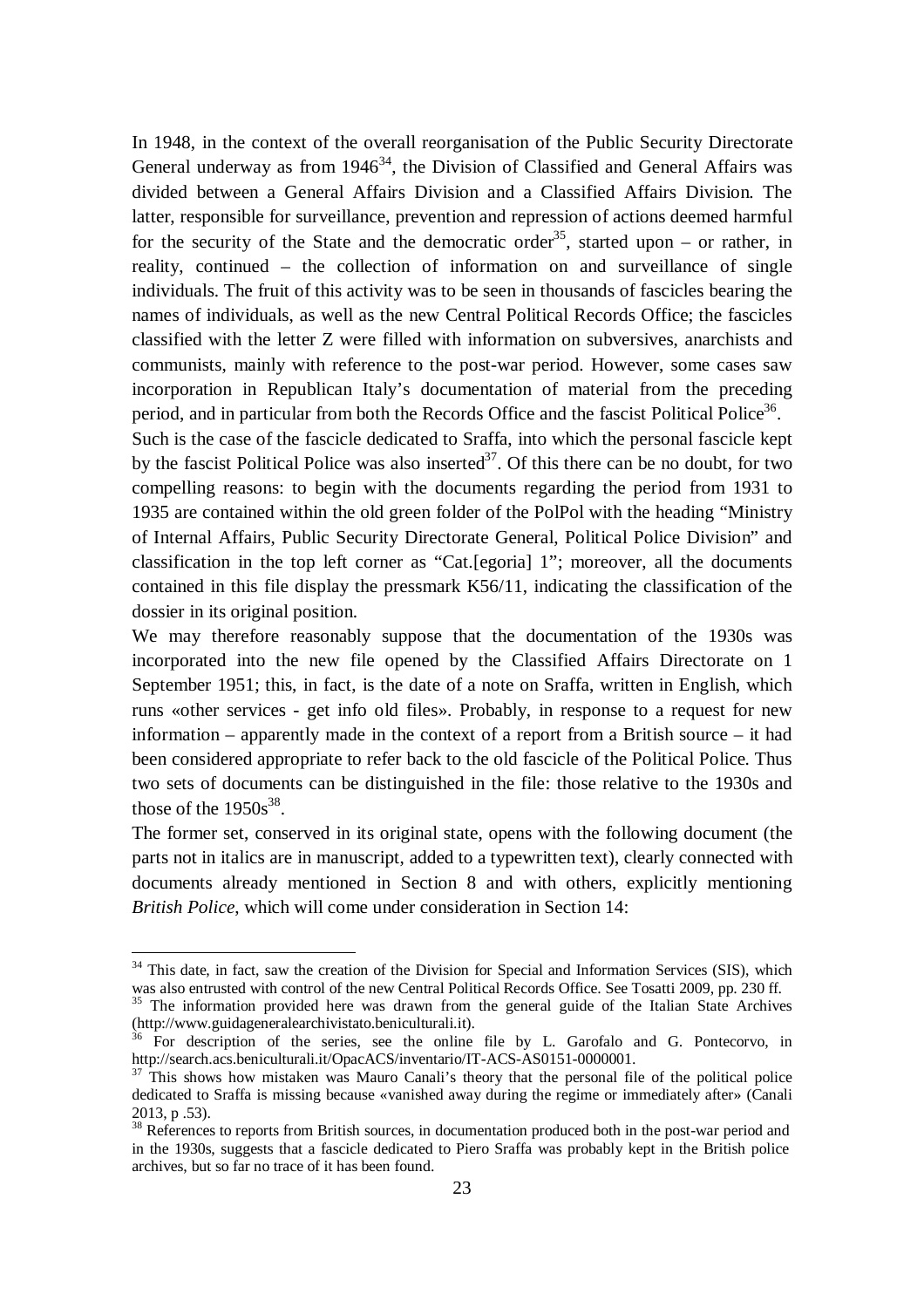A reliable confidential source reports the following:

 $\overline{a}$ 

«*The British Embassy in Paris reports a certain Sraffa Pietro born in 1898 in Turin, Professor at the University of Cambridge (England) as a militant communist and member of the group "giustizia e libertà". His father,* named Angelo, *is also a professor* and lives *in Milan*.

*Sraffa Pietro lived in Paris at the Hotel Monsigny, in Rue Monsigny n. 1 from 7 to 8 October 1930 and from 13 to 14 January 1931*. The said person *is a friend of the entire band of Rosselli, Lussu & Co».* <sup>39</sup> Please avoid any verification in Paris regarding the state of Strasfa's [sic.] stay there as information is certain.

Head of D.

This document is followed by reports and notes regarding examination of the post sent to Calogero Tuminelli and Angelo Sraffa, but above all seeking information about Piero Sraffa. Notable among the documentation conserved is the copy of a letter sent on 15 August 1931 by the Ambassador to London, Antonio Chiaramonte Bordonaro, to the Public Security Division (and from the latter, in a copy, to the Political Police on 19 September). Part of the text is quoted below:

*I fully appreciate the considerations that Your Excellency has kindly conveyed to me with cablegrams N. 313044/82 of 16 July last and N. 314677/94 of 8 of this August.* 

*I cannot, however, agree with the proposal of the Minister of Internal Affairs to proceed directly to detention of Prof. Piero Sraffa should he return to the Kingdom. If, as seems to be the case, Sraffa is exceedingly wary in all his dealings, it hardly seems likely that he should be so ingenuous or foolhardy as to cross our borders with documents or anything else that may prove compromising.* 

*The result of detention and search would be negative. And, at the end of his leave, Sraffa could not be denied authorisation to depart once again from the Kingdom and return to his post in Cambridge as long as he continues to enjoy the provision that places him at the disposal of the Ministry of Foreign Affairs as from 1 January of this year, for reasons of teaching in England.* 

<sup>&</sup>lt;sup>39</sup> The same point, as we have already seen in Section 8, was reported in documents kept in the folder on Piero Sraffa in Central Political Records; but in that document no reference appears to the role played by the British Embassy in Paris. A meeting in Paris between Sraffa and Carlo Rosselli is mentioned by the latter in a letter to his brother written on 17 January 1931 (Ciuffoletti 1997, p. 513). Many years later, asked by Helmut Goetz about that episode, Sraffa answered: "Rosselli and I were friends when I was in Milan. I went to see him only one time in Paris, after which I was interrogated and had my baggage searched every time I re-entered Italy. On the contrary, I often met with Italian communists in Paris (even though I was not a Party member), but they, unlike Rosselli, were far more cautious" (Piero Sraffa to Helmut Goetz, 22 January 1974, Goetz Archive; draft in Sraffa Papers C111). It may be mentioned that in a November 1935 report of the British police on meetings Clemens Palme Dutt (member of the British communist party) had had in Cambridge, Piero Sraffa is not identified: «He has been to Cambridge and has seen BERNAL, (?) SOUFFA, DOBB, NEEDHAM, and others» (National Archives, London, KV/2/2504/42).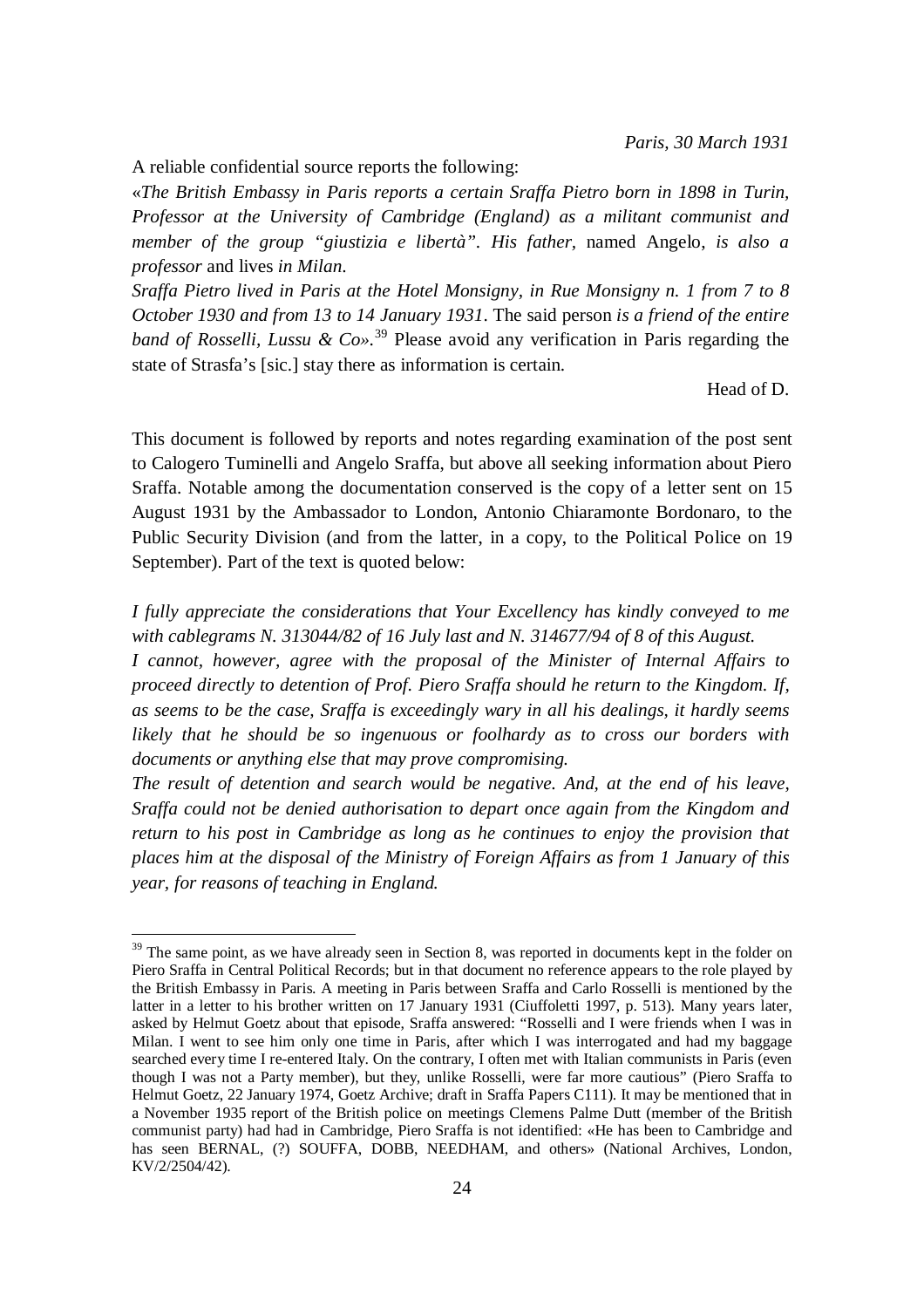*I cannot see what truly positive result the Ministry of Internal Affairs expects to achieve by proceeding in this way. Apart, that is, from most certainly aggravating Sraffa, making him even more wary and, finally, creating infelicitous impressions in Cambridge University circles. In my subordinate opinion it would, on the other hand, probably be more advantageous to keep the person in question under close and discreet observation during his stay in the Kingdom; this could, in fact, in the eventuality lead to concrete results rather better than the procedure discussed above.* 

*As regards the political conduct of Sraffa in this country, I can confirm that no negative information regarding him has been received by this Embassy, or indeed elsewhere. His relations with this Office have been limited to brief communications regarding his university appointment or requests for help in accessing books and documents in libraries in the United Kingdom. I do not think I have ever seen him or met him*  personally  $\left[ ... \right]^{40}$ .

*As for Sraffa himself, I am of course in full agreement with Your Excellency in the conviction that anyone teaching abroad must give absolute guarantees of support for the regime. If Sraffa fails to give such guarantees or falls short in doing so, it will suffice in due course not to renew the provision placing him at the disposal of the Ministry for teaching abroad.*

*A possible worry that must be taken into account, however, is that subsequent to any provision of ours adopted without sufficient motivation or too abruptly the person in question might prompt and obtain a permanent appointment at the University of Cambridge, where in fact Keynes, who knows him and has high regard for him, rules the roost. In other words, foregoing his career in Italy he might become an antifascist personage in England, like Crespi, and become a headache for us in such sensitive parts as the university environment.*

*I need hardly repeat that in the meanwhile I will do my best to ascertain what Sraffa's activity actually is and to what tendentious actions the charges brought against him may be imputed.*

*I will not fail to report further to Your Excellency.*

 $\overline{a}$ 

#### *Bordonaro*

The second set of documents dates to the 1950s and also offers significant information. While an early note dated 3 September 1951 recapitulates the information of the previous years (the connection with Gramsci and the dispatch of 1000 Liras in 1927, the 1931 report describing him as a «man liaising between the Communist Party and the "Giustizia e libertà" groups»), the subsequent documentation refers mainly to requests for news on Sraffa, his connections with the Italian Communist Party and the reasons behind his journeys to Italy. Alongside the more strictly informative documents we find

<sup>&</sup>lt;sup>40</sup> The part omitted refers to the request made by the Embassy, also in consideration of the presence in Great Britain of active anti-fascists including Gaetano Salvemini, don Luigi Sturzo and Angelo Crespi, to restore the funding for investigation and surveillance activities which the Ministry of Internal Affairs had recently suspended.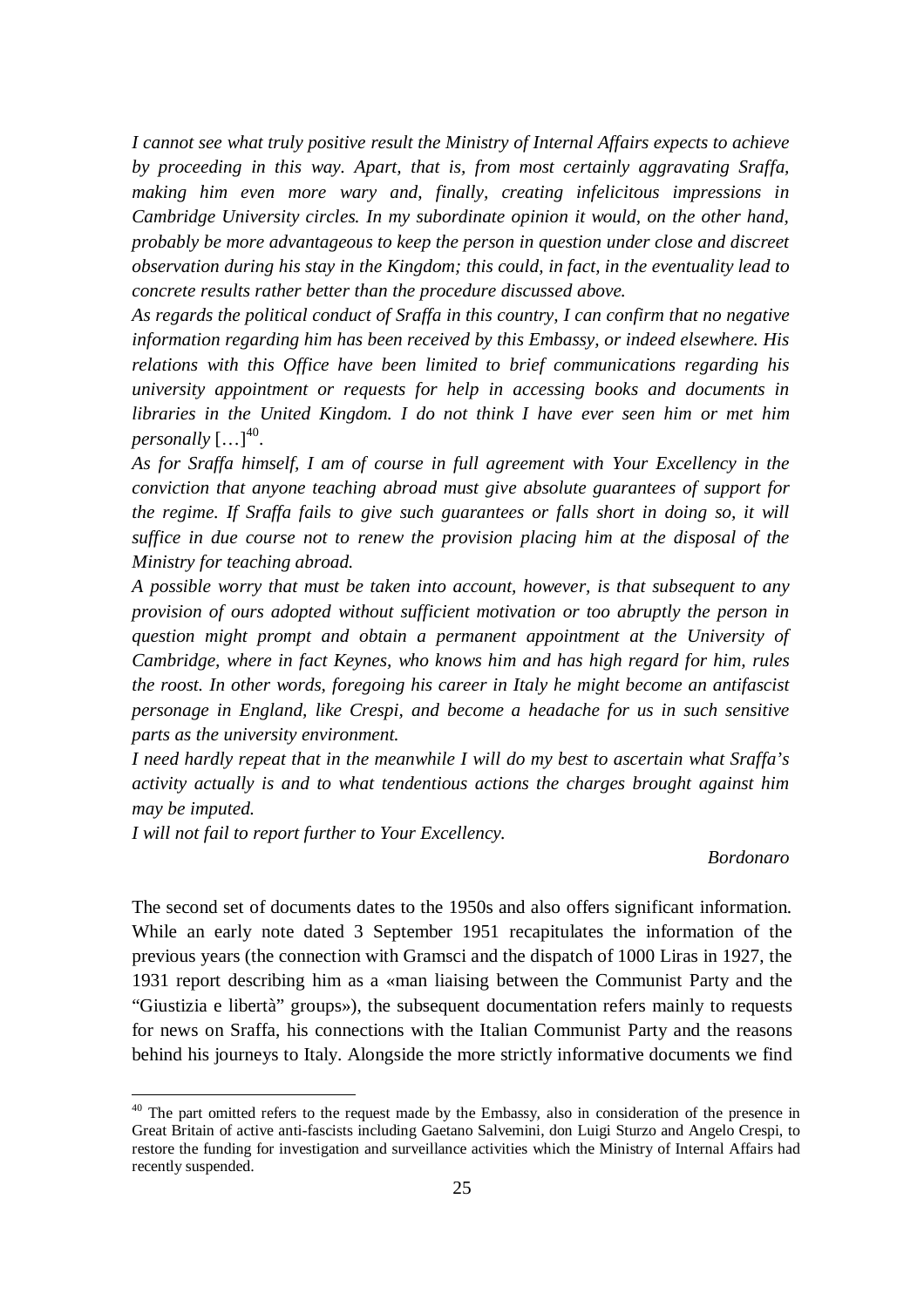others of different kinds, such as the transcription of the communiqué of the newspaper *l'Unità* about the members of the Honorary Committee created on the occasion of the 1<sup>st</sup> Conference of Gramscian studies of 1958, which included Sraffa.

As an example of the type of documentation conserved, here is the text of a note dated 22 October 1951:

#### *N. 224/23870 26.10.1951 SECRET*

*Prof. Piero Sraffa, who teaches at Cambridge and is a personal friend of TOGLIATTI, is suspected of being a clandestine delegate of the Italian Communist Party, assigned to participate in the "World Peace Congresses" held on the other side of the Iron Curtain.*

*He recently went to Prague to take part in a Kominform session as Italian delegate replacing Senator Eugenio REALE, who appears to have fallen into disgrace with the*  Communist leaders, suspected of doublecross in favour of the government in power. <sup>41</sup> *Updating on progress.*

#### **14. Archivio Centrale dello Stato**

 $\overline{a}$ 

## **Ministero dell'Interno, Direzione generale di Pubblica sicurezza, Divisione affari generali e riservati, categorie annuali, 1930-31, K1B (Partito comunista all'estero), Busta 419, fascicolo Inghilterra.**

Documents produced in the period March – December 1931.

The file contains documentation (correspondence, reports and notes) regarding police investigations on Sraffa and reports sent by the Ministry of Foreign Affairs and various Italian Prefectures, in particular Milan and Cagliari. The documents can be divided into two batches; the first batch consists mainly of correspondence and information notes seeking to ascertain Sraffa's role and activities within the antifascist movement. The request for investigation and information was prompted by a report of the British police and corroborated by an informer of the Italian political police. The documents show a tendency to place emphasis on the connection between Sraffa and *the band* led by Carlo Rosselli and Emilio Lussu, and his role in liaising between the communist movement and *Giustizia e Libertà*; consequently, documents referring to him in this period have been found both in the documentation concerning *Giustizia e Libertà* (category G1 – Associations) and in category K1B, i.e. the subcategory with which were classified the documents regarding the communist movement abroad $4^2$ .

<sup>&</sup>lt;sup>41</sup> Sraffa, as emerges from his pocket diary for the year 1950-1951, in June 1951 spent some days in Prague (Sraffa Papers E23). Sraffa's annotations in his pocket diary suggest that he took part in a meeting in preparation of the international economic conference to be held in Moscow in April 1952, where he was to partecipate as a member of the Italian delegation.

<sup>&</sup>lt;sup>42</sup> After 1931, however, documentation on Sraffa was held mainly in category K1B; see the years 1932 (envelope 35), 1933 (envelope 26), 1936 (envelope 37) and 1937 (envelope 67). Since the documentation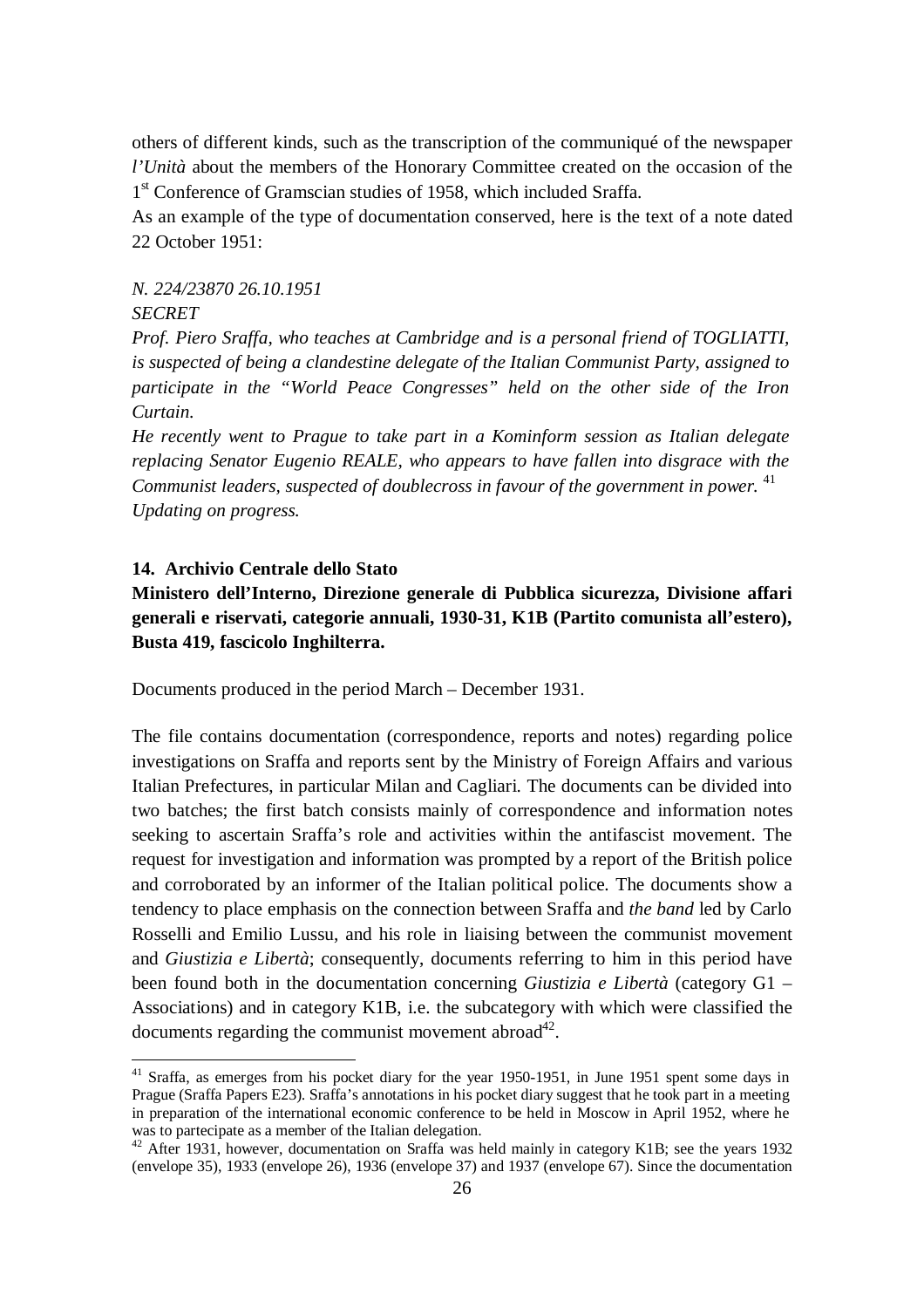The second batch of documents has to do with reports and surveillance on Sraffa's entering in Italy, and the telegrams regarding his journeys and travels between Rapallo and Milan. Initially, for Sraffa, listed n. 26400 in the register of suspect travellers (*rubrica di frontiera*), there stood the above-mentioned order to stop him on his return to the Kingdom. This order was probably given directly by Mussolini, as suggested by the memorandum dated 25 May 1931 (registered 13 May 1931) quoted below. This memorandum is essentially based upon a report sent by *Stokes* to Guido Leto dated «Roma 12 March 1931» and displays in the left-hand margin the stamped legend «CONFERRED WITH H.E. THE HEAD OF THE GOVERNMENT», followed by the manuscript addition «when he returns to Italy, stop him».<sup>43</sup>

*In March of this year this Ministry received from the British Police confidential information that a certain Prof. Piero Sraffa, a student at King's College, Cambridge, was a communist, also belonging to the revolutionary movement "Giustizia e Libertà". It had been ascertained that Sraffa's father is Prof. Angelo Sraffa and that Piero Sraffa had business relations through the French and Italian Bank with a certain Dr. Tummicelli.*

*The British police concluded that Piero Sraffa had relations with various antifascist groups in Paris. At the same time the news had been sent from the British Embassy in Paris to the police authorities; reporting it, an informer of evidently utmost seriousness added that Sraffa had recently been to the French capital on two occasions and was a friend of the whole band of Rosselli, Lussu & Co.* 

*Having identified the Sraffa reported as Piero Sraffa, professor of political economy in the University of Cagliari, it was ascertained that in 1927 he had sent 1000 liras to the communist former Member of Parliament Gramsci, who was then "confinato". He had justified this as a simple act of friendship, while the Prefecture concerned then reported that Sraffa had professed subversive ideas. It was also ascertained that Sraffa was in fact living in England, with the official appointment entrusted to him by the Ministries of Foreign Affairs and Education, to teach political economy in the University of Cambridge.* 

*The Prefect of Milan, called upon to carry out investigation subsequent to the report sent to the Ministry, reported back that Prof. Sraffa had been living in England since 1927 and that, before then, he had done nothing of any political significance apart from sending money to the former Member of Parliament Gramsci; that his business* 

contained in envelopes 26, 37 and 67 is meagre and adds no information of particular importance, we have decided to describe only the documentation produced in 1932 (Section 15). No documentation for the years 1934-1935 has been found in this category.

<sup>&</sup>lt;sup>43</sup> Copies of the report sent by *Stokes* to Guido Leto and of the already mentioned report based on British sources are in fact also to be found in the Central State Archive, Ministry of Internal Affairs, Police Directorate General, General and Classified Affairs Division, permanent categories, G1 (associations) 1912-1945, Envelopes 272 and 288, fasc. 293 (general affairs and England). The envelope we are considering also contains a note dated 6 June 1931 on which it is annotated that it had been sent by *Sig. Dansey* (documents on a person called Cyril Maurice Dansey, born in 1910, are kept in London at the National Archives and marked as *intelligence*, but they only cover the years 1939-1946).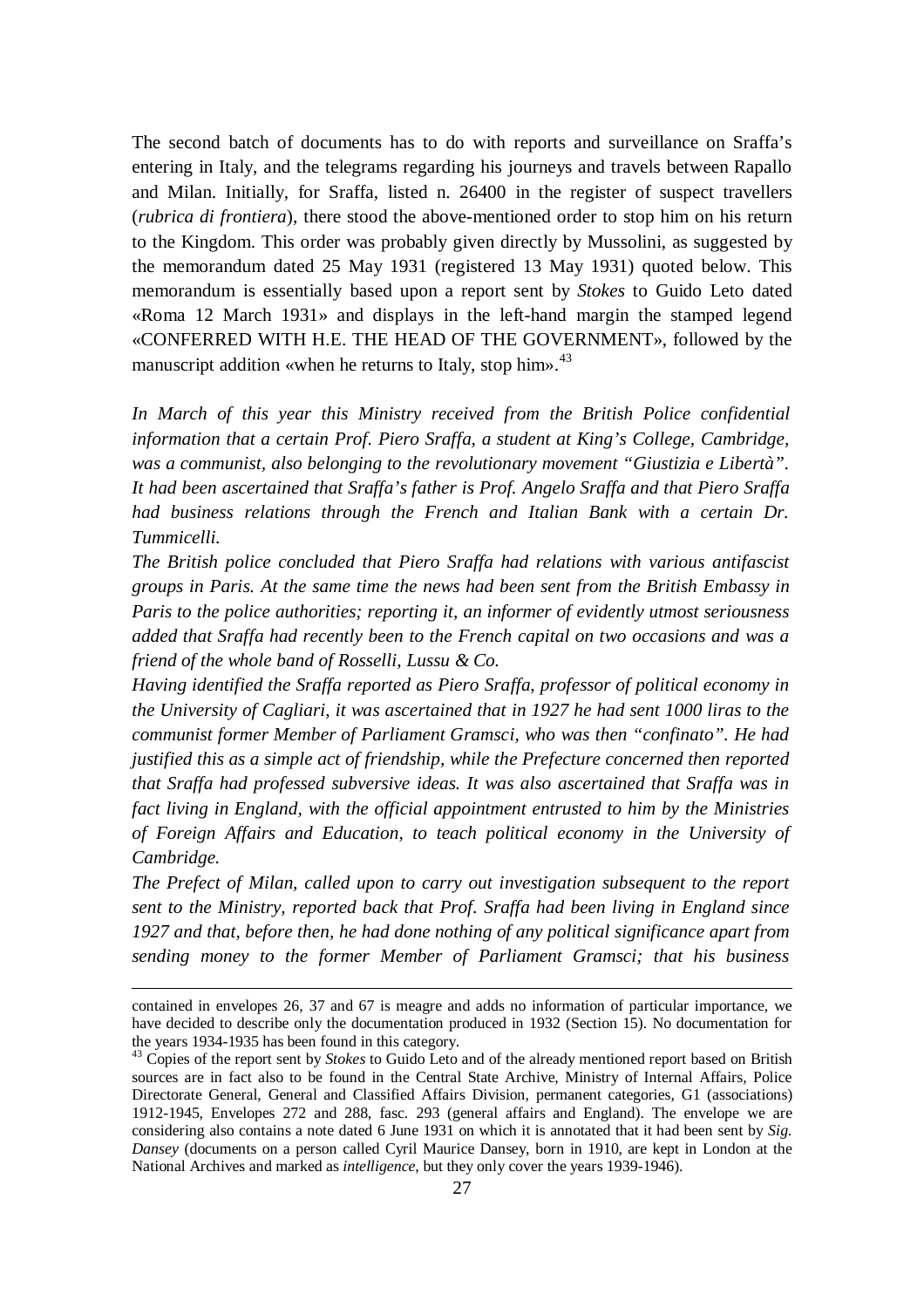*relations with the well-known Dr. Tumminelli (and not Tummicelli) concerned the publication of a study by Chens* [sic!] *on monetary reform, translated by Sraffa and published by Treves, the Milan publishing house.* <sup>44</sup> *Sraffa's father, Prof. Angelo, was dean of the University of Milan and first head of the University of Milan faculty of law, and had been appointed by the fascist government as Grand Officer of the Order of the Crown of Italy. Prof. Angelo Sraffa is on excellent terms with Senator Gentile and various other personages of the regime.* <sup>45</sup>

The order to detain Sraffa was, however, withdrawn on 27 September 1931, when the Ministry of Internal Affairs – possibly also subsequent to the assessment of the situation by the Embassy to London mentioned above – sent to the Prefecture of the Kingdom and the Police Department of Rome the message to change the detention order into *report and surveillance*. It is, however, of some significance that in 1931 Sraffa had actually returned to Italy twice, on 30 June and 24 September – without being stopped on the border, as outlined in a classified note sent by the Directorate General of the Police from the Prefecture of Turin on 26 November 1931. It reported that «Prof. Sraffa, who appears to have entered the Kingdom by the Bardonecchia pass on 30 June last, could not have been subjected to any police procedure, nor even reported, since his name appeared in the Ministerial Register (*Rubrica Ministeriale*) only in the supplement of 1 July, which arrived in the Bardonecchia police office sometime around the  $10<sup>th</sup>$  or 15<sup>th</sup> of the month. Effectively, Sraffa entered the Kingdom on 24 September last by the Grande Moncenisio pass on his way to Genoa. He bore a passport […]. As already reported with prefecture note n. 021369 of 13 of this month, on entering the Kingdom Sraffa was not detained due to a misinterpretation by the Susa Police Office of the ministerial circular n. 34636 of 29.9.1929». According to the report dated 7 October 1931 referring to the *Ministerial Communication* of 27 September mentioned above, Sraffa left Italy for England on 5 October by the Como San Giovanni railway pass.

#### **15. Archivio Centrale dello Stato**

 $\overline{a}$ 

## **Ministero dell'Interno, Direzione generale di Pubblica sicurezza, Divisione affari generali e riservati, categorie annuali, 1932 – sezione I<sup>a</sup> , K1B (Partito comunista all'estero), busta 35, fascicolo Inghilterra.**

Documents produced in the period January – June 1932.

The documentation regarding Sraffa consists mainly of reports made by the various prefectures on his return to Italy on 24 March, on the occasion of the Easter holidays,

<sup>44</sup> J.M. Keynes, *La riforma monetaria*, translation by Piero Sraffa, Milano, F.lli Treves, 1925.

<sup>45</sup> Of course, in 1931 Sraffa was not a *student* and Angelo Sraffa had been head of the Faculty of Law at the (State) University of Milan, but not Dean of that University; he had in fact been Dean of the Università Commerciale Luigi Bocconi.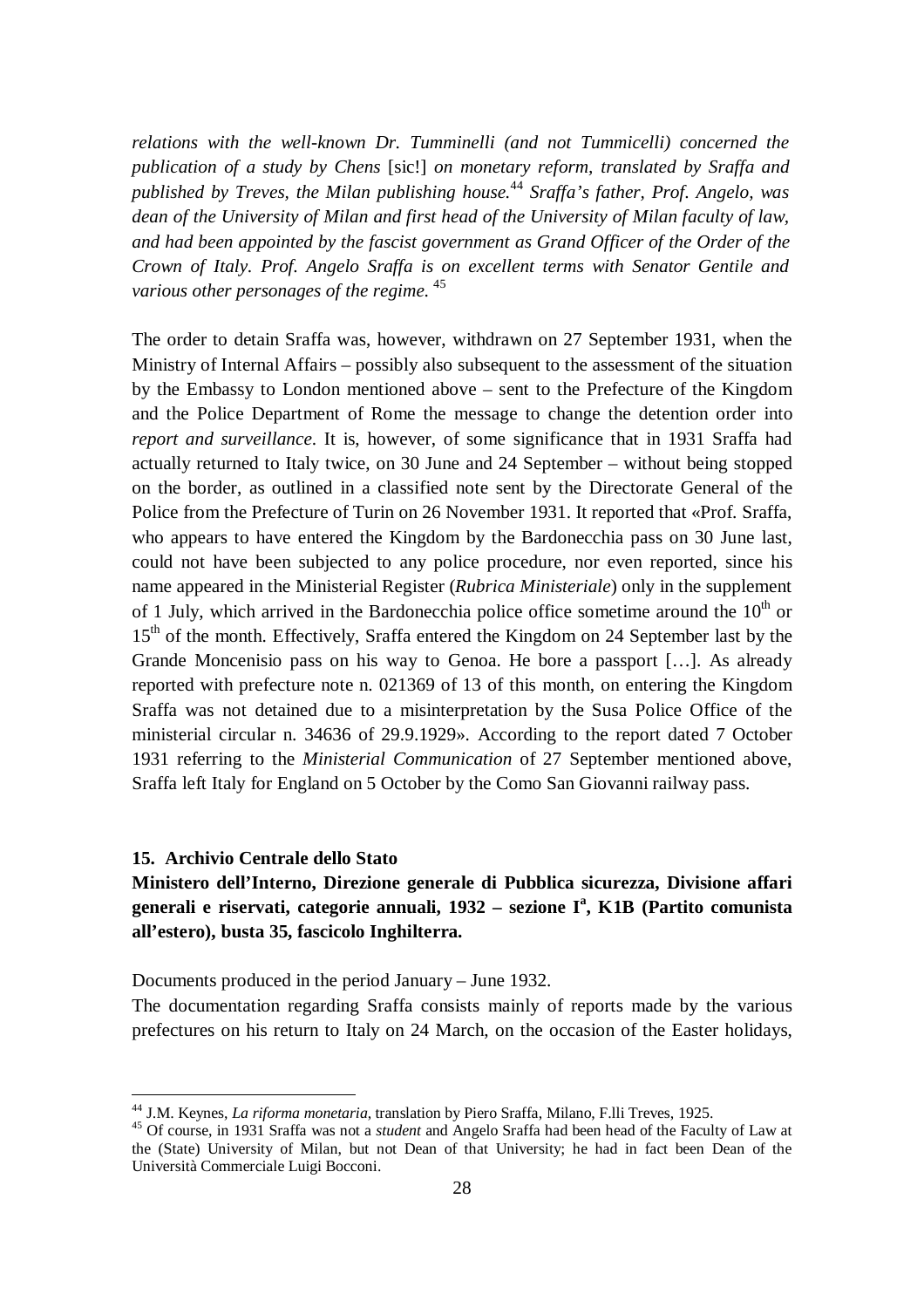and the surveillance made of his movements within Italian territory (a stay in Rome from 1 to 3 April, departure from Rapallo for Paris on 6 April 1932).

The first document present, sent by the Under Secretary of State at the Ministry of Foreign Affairs (Amedeo Fani) to the Police Directorate General, is dated 19 January 1932; it casts light on certain aspects of the failure to detain Sraffa on 24 September 1931:

*In making it known that it has informed the above-mentioned of the acceptance of the*  resignation submitted by full professor of political economy at the University of *Cagliari, the Embassy to London reports that the person in question is at present in Nice, and will be returning to Cambridge at some time in the first half of this month.*

*In the course of a private conversation held before his departure with an official of the above-mentioned Embassy, Sraffa stated that on his last stay in Italy, he and his luggage had been subjected to lengthy and meticulous search at the frontier, apparently Chiasso, and that on that occasion he had had the opportunity to be able to read in the book or on the page left open before him by the frontier officials his name, surname and qualification in the list of persons who were to be stopped on entering the Kingdom. It was, he stated, later explained to him that the fact that he had nevertheless not been stopped was due solely to an error or oversight of the frontier authorities, and that the provision should have been carried out in compliance with a proper and precise opinion expressed by the London Embassy. 46*

*The fact is that subsequent to these circumstances Sraffa, who was accustomed to spending his holidays in Italy (he made a point of travelling to the country, also to show that he was not mixed up in antifascist activities and therefore had no need to fear any reprisals or unfavourable measures on our part), has this time decided to forego his travels lest he should be subjected to severe police measures, and has consequently left for Nice.* 

*On this occasion, when asked by the above-mentioned Official whether he had perchance, above all during his brief stays in France, had relations and contact with anti-fascists and refugees, Sraffa stated that such relations were limited solely to some very few chance encounters in the street with Rosselli and others, whom he has known for a long time, and that the short conversations had with them were no more than everyday small talk between acquaintances.* 

*While confirming that he is not a fascist, Sraffa again explicitly stated that he had not engaged in any antifascist activities during the time spent abroad, nor intended to; that he had never been mixed up in propaganda or suspect circles of refugees, and that, in short, he limited all his activities to study and his professional duties.*

*There is no telling how far Sraffa's assurances can be taken at their face value, but it is necessary to recognise the fact that he is by now professionally settled in Cambridge* 

 $46$  In a text of 31 December 1931 (previously cited in Section 11), which constitutes the basis upon which the present document was drawn up, it is supposed that Sraffa had obtained this information from a source in the Ministry of Internal Affairs.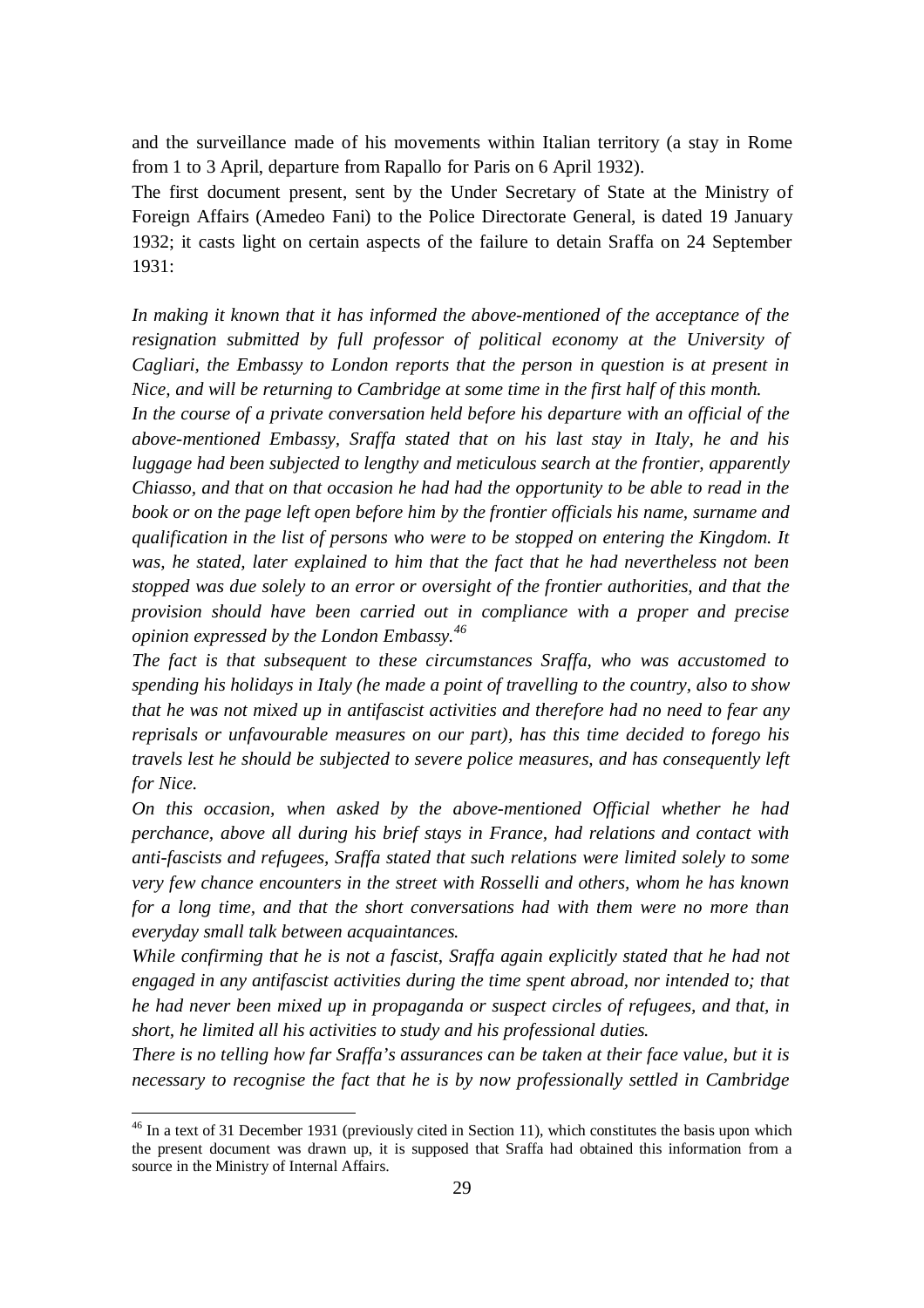*and that he has thereby automatically taken on a much greater degree of independence from us then he had formerly enjoyed.* 

*It is to be remembered that the London Embassy made explicit reference to this eventuality, which has occurred today, in a report of August 1931 and also in n.317608/7627 of 19 September, and in which the Ministry expressed an opinion against stopping and searching Sraffa.* 

*This measure, even though implemented only in the form of simple searching, has, however, as a result of the fact that the person in question has come to know of it, had much the same effects that complete implementation would have led to.*

*It is, in any case, clear that subsequent to his resignation Sraffa ceases to have those particular duties which his role as professor of a University of the Kingdom entailed for him. As things stand, we will have to contemplate prolonged presence of Sraffa in a university centre such as Cambridge, where he has clearly been able to make friends and form acquaintances with influential persons, and where, should he take an openly stated antifascist stance, the result would be headaches that were better avoided as far as possible.* 

*On the other hand, the statements recently made by Sraffa might not be exact or truthful, but it is also possible that they are. This latter possibility could also be borne out by the fact that he does not appear to have engaged in any particular political activities during the by now somewhat prolonged period of time he has spent in the United Kingdom, as the London Embassy has already had occasion to report from time to time. It would therefore be undesirable for the impression received on crossing the Italian border, together with the fact that he remains in doubt as to whether severe police measures await him in Italy, eventually to make of him, out of spite or fear, what so far he does not appear to have become, namely a refugee like Pettoello or Crespi. These latter two personages, firmly based as they are in highly delicate study centres, have for years been engaging in propaganda which it is better not to reinforce with new, young elements, but rather to seek increasingly and more effectively to limit and repress.*

*Given the above, and given that, as pointed out, we must expect Sraffa to be spending a*  long time in the United Kingdom, and in view of the fact that the charges brought *against him, unless further ascertainments prove the contrary, cannot yet be considered conclusive and decisive, it would be advisable for the Ministry to consider the expediency of letting the person in question know that he can return to Italy and stay there freely, with no fears, as long as his conduct is such as to allow for it. Thus, it would be possible to keep more careful watch over Sraffa as long as he remains in the United Kingdom, and base any future decisions upon sounder evidence; to convince him of the expediency of continuing to refrain from any political activity; and, finally, to prevent a turbulent and all too active centre for anti-fascists and refugees from forming in Cambridge, too.* 

*If the Ministry will kindly make its opinion on the matter known, it will be received with gratitude.*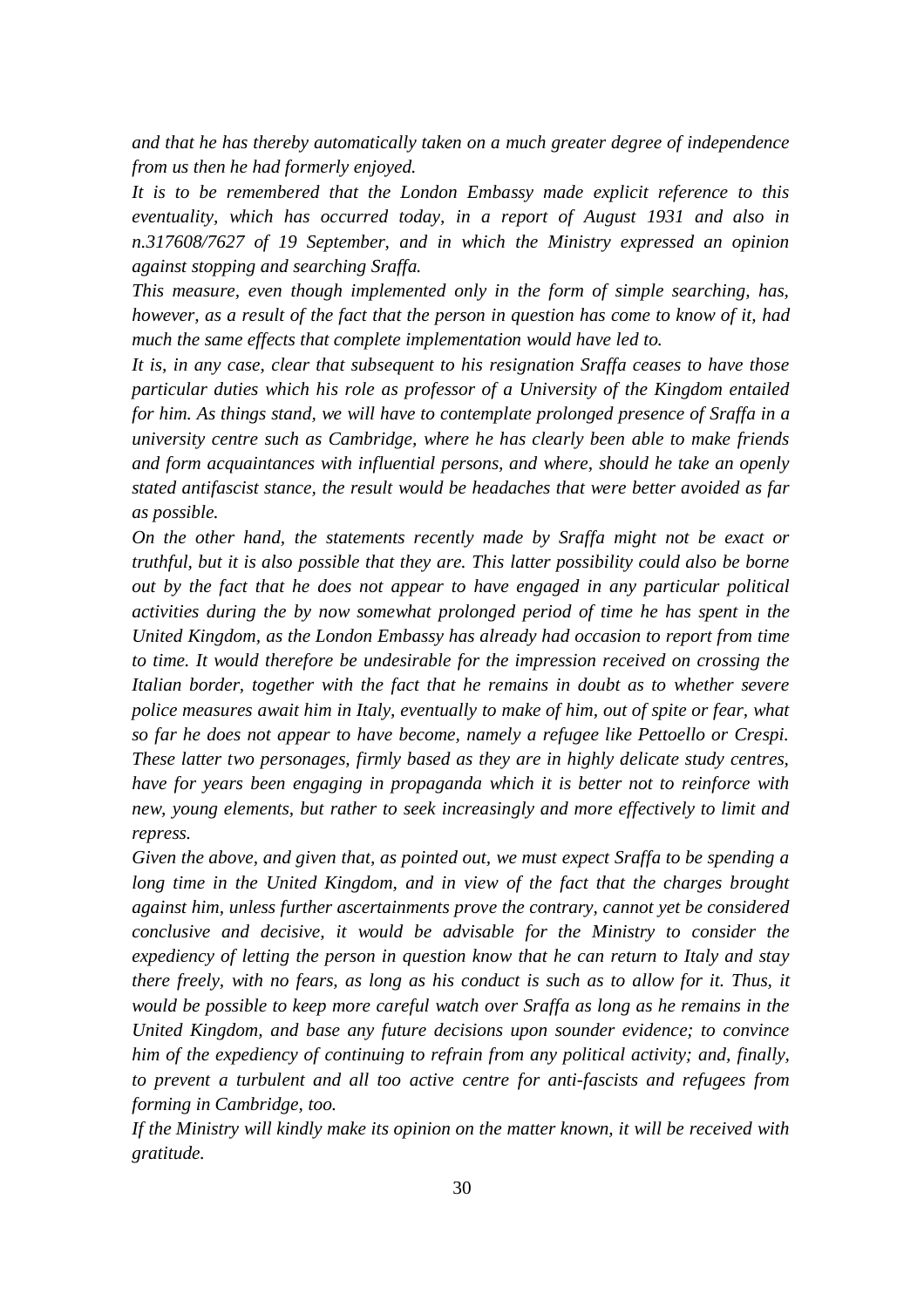The Police Directorate answered this letter on the following 4 February, confirming that it had been Sraffa's previous political positions, «in particular in connection with proof of his relations with the well-known communist member of parliament Antonio Gramsci, at present detained», that lay behind the measure to detain him, although it was subsequently modified as a measure of surveillance, also on account of «the news provided by the Ministry».

#### **16. Archivio centrale dello Stato,**

 $\overline{a}$ 

**Presidenza del consiglio dei Ministri, anni 1937-1939, 5.1.5464,** *Donazione del prof. Piero Sraffa a favore della R. Università di Cagliari per la istituzione di una "Fondazione Piero Sraffa" per incremento dell'Istituto Economico giuridico di detta Università.*

Documents produced in the period February – October 1938.

The fascicle contains documents regarding Sraffa's intention to donate 60,000 Liras to the University of Cagliari by creating a fund bearing his name.<sup>47</sup>

In order to be able to accept the donation, the Dean sent in formal application to the national Ministry of Education, which in turn applied to the Prime Minister's Office. We then have the exchanges of correspondence between the parties involved, outstanding among which the letter dated 30 July 1938 sent by Bottai, the national Minister of Education, to the Prime Minister's Office in which, having both the Board of Directors and the Academic Senate of the University of Cagliari expressed favourable opinion towards accepting the donation, Sraffa's academic career was briefly outlined and it was stated that «he is not in possession of the necessary requisites in relation to the latest measures»<sup>48</sup>.

Considerable emphasis is also placed on Sraffa's political conduct, citing as reference both the police reports of 1931 and the record of the interrogation subsequent to his visit to Gramsci, in Formia, in the early days of January 1935.

On 8 August 1938 a note regarding Sraffa's donation and another donation made in 1917 by Michele Sacerdoti in favour of the Bar Association of Modena to honour the memory of his son Vittorio, together with the relevant documentation, was sent to Mussolini. Below is part of the text:

<sup>&</sup>lt;sup>47</sup> Such was the sum of the salaries for his Political Economy teaching which Sraffa had not collected since he moved to England and which, already in 1929, he had donated to the University of Cagliari. It hardly seems likely that, ever averse as he was to any publicity attached to his name, Sraffa would have meant to transform the donation into creation of a fund bearing his name. On the contrary, in a letter written in 1949 Sraffa states that, in 1938, his name had been mentioned against his will (Sraffa Papers B16/1/104-5). For a more detailed reconstruction of this episode, see https://sites.google.com/a/uniroma1.it/nerio-naldimateriali-di-ricerca/.

<sup>48</sup> Reference is clearly to the *measures on race*, which were subsequently combined in the Royal Decree Law of 17 November 1938, n. 1728.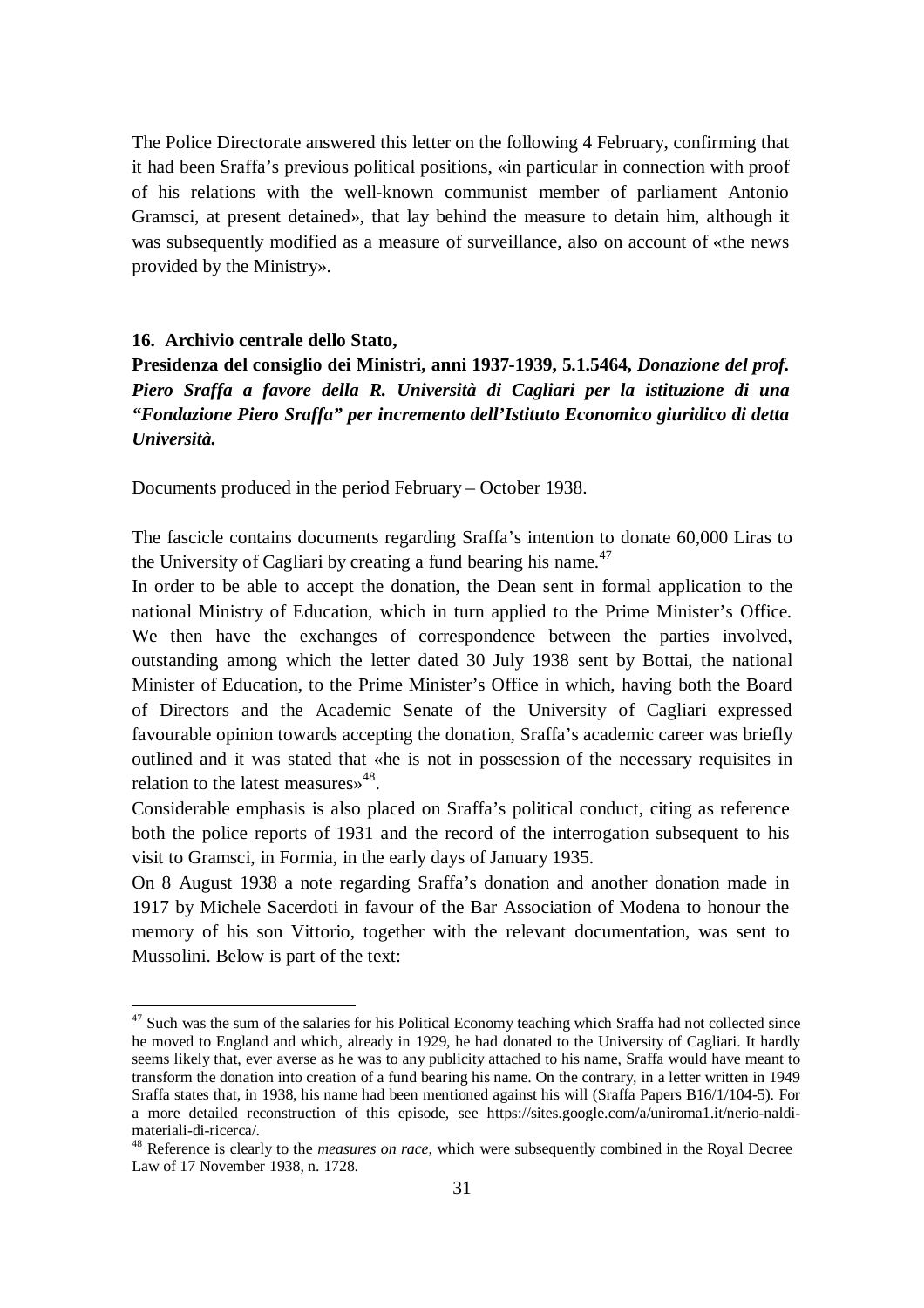## *NOTE FOR THE DUCE The National Ministry of Education has made the following points:*

*- The Dean of the University of Cagliari has applied for authorisation to accept the donation of 60,000 liras arranged in favour of that University by Prof. Piero Sraffa, for the creation of a fund to bear the donor's name, the annual yields of which should be allocated to enhancement of the economic-juridical Institute of the grantee University.*  $[...]^{49}$ 

*Neither Prof. Sraffa nor Sacerdoti are in possession of the requisites of Italian race. As for the political conduct of Sraffa, he appears to have had relations with various antifascist groups in Paris, as well as engaging in antifascist activities, especially in the period during which he held a course in Political Economy at the University of Cambridge.* 

*The above-mentioned Ministry, before entering upon the relevant provisions, in the form of a royal decree, has asked for appropriate instructions.*

On both requests Mussolini wrote in blue pencil, «NO».

News of the rejection of the donation was sent to the Directorate General of Higher Education under the national Ministry of Education on 14 August of the same year.

<sup>&</sup>lt;sup>49</sup> Omitted is the part dealing with the file on Michele Sacerdoti.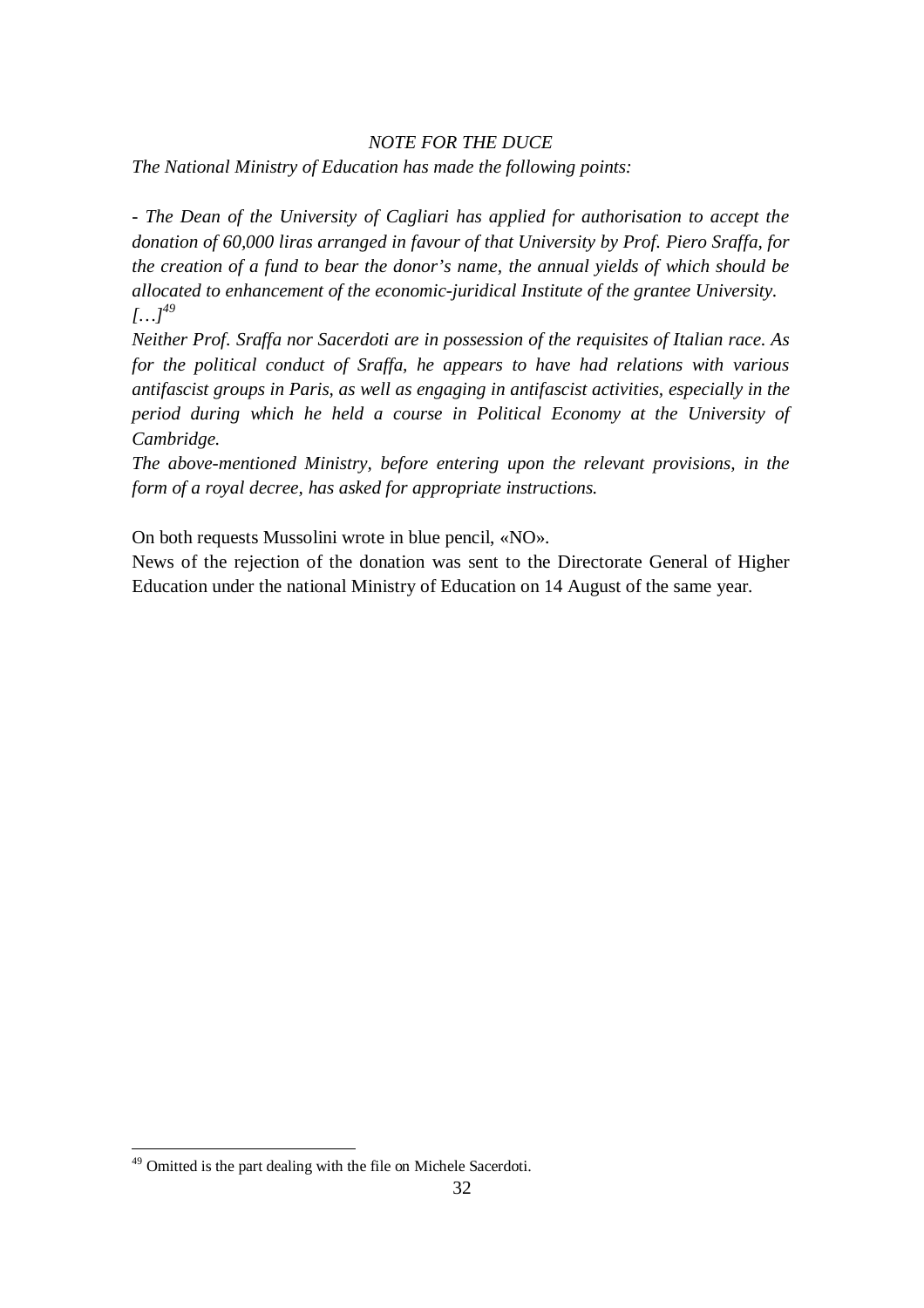#### **References**

- Canali, M. (2013), *Il Tradimento. Gramsci, Togliatti e la verità negata*, Venezia, Marsilio.
- Ciuffoletti, Z. (1997), *I Rosselli. Epistolario familiare di Carlo, Nello, Amelia Rosselli (1914 - 1937)*, Milano, Mondadori.
- Finoia, M. (1988), L'edizione italiana del Ricardo di Sraffa, *Rassegna economica*, vol. 52, n. 2, pp. 291-303.
- Naldi, N. (1998a), Some notes on Piero Sraffa's biography, 1917 1927, *Review of Political Economy*, vol. 10, n. 4, pp. 493-515.
- Naldi, N. (1998b), Dicembre 1922: Piero Sraffa e Benito Mussolini, *Rivista Italiana degli Economisti*, vol. 3, n. 2, pp. 269-297.
- Naldi, N. (2004), Piero Sraffa e gli economisti torinesi: Cabiati, Einaudi, Prato, Loria, Jannaccone, *Quaderni di Storia dell'Università di Torino*, n. 7, pp. 193-225, 2003- 2004; reprinted in Marchionatti, R. (ed.), *La scuola di economia di Torino. Coprotagonisti ed epigoni*, Fondazione Luigi Einaudi, Studi, n. 47, pp. 225-60, Olschki, Firenze, 2009.
- Naldi, N. (2000), The friendship between Piero Sraffa and Antonio Gramsci in the years 1919-1927, *European Journal of the History of Economic Thought*, vol. 7, n. 1, pp. 79-114.
- Naldi, N. (2005), Piero Sraffa: emigration and scientific activity (1921 1945), *European Journal of the History of Economic Thought*, vol. 12, n. 3, pp. 379-402.
- Sraffa, P. (1922), Italian Banking To-day, *Manchester Guardian Commercial Recostruction in Europe*, n. 11, pp. 675-6.
- Sraffa, P. (1925), Sulle relazioni tra costo e quantità prodotta, *Annali di economia*, vol. 2, n. 1, pp. 277-328; English translation in Pasinetti, L. L. (ed.), *Italian economic papers* (vol. III), Il Mulino-Oxford University Press, 1998.

Sraffa, P. (1986), *Saggi*, Bologna, Il Mulino.

Tosatti, G. (2009), *Storia del Ministero dell'Interno. Dall'Unità alla regionalizzazione*, Bologna, Il Mulino.